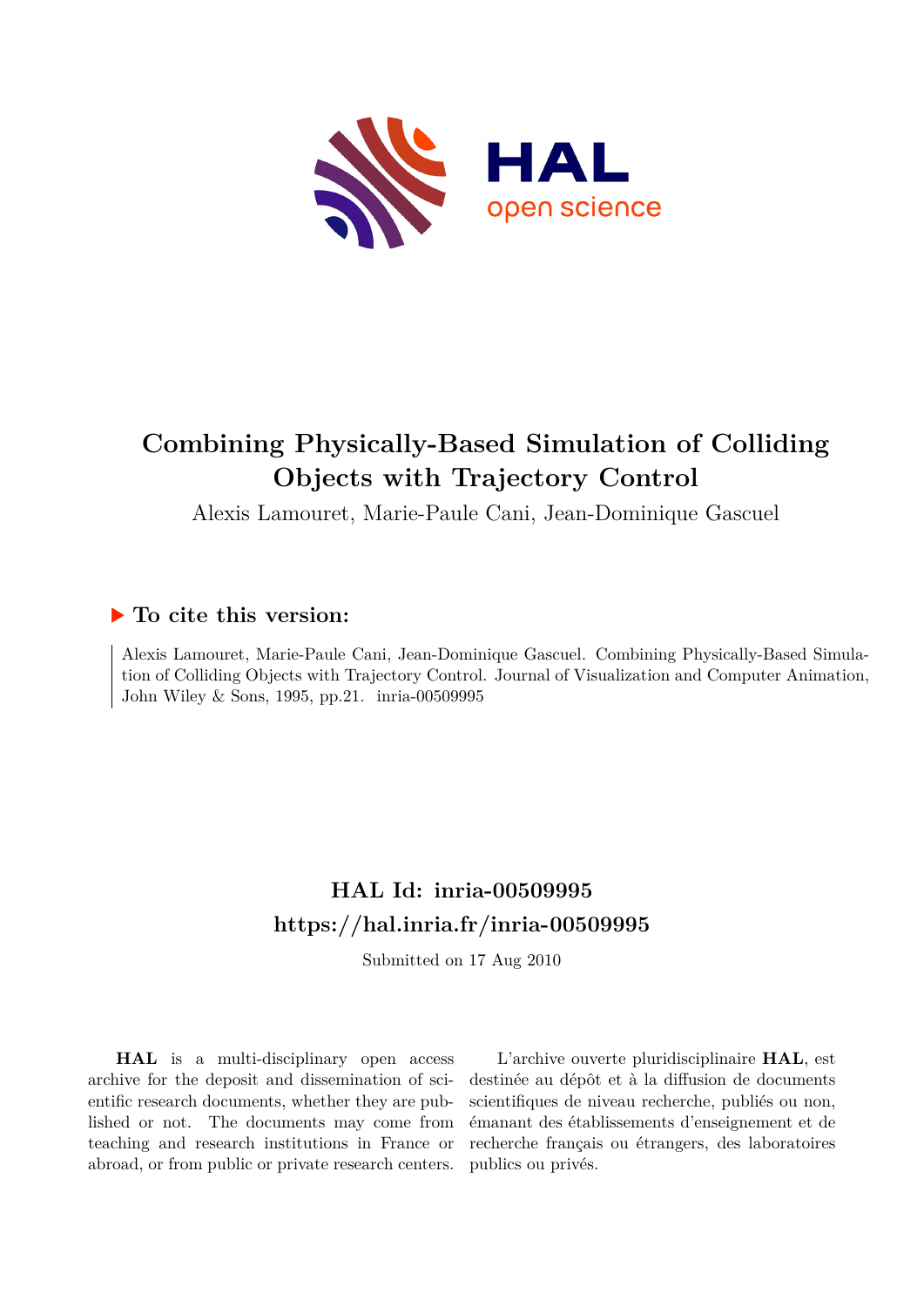# Combining Physically-Based Simulation of Colliding Objects with Trajectory Control

Alexis Lamouret Marie-Paule Gascuel Jean-Dominique Gascuel

iMAGIS <sup>∗</sup>/ IMAG BP 53, F-38041 Grenoble cedex 09, France email: Alexis.Lamouret@imag.fr,

July 6, 1995

#### Abstract

This paper describes a method that facilitates the use of physically based models by animators. The main point is to give the animator a familiar interface, while providing a simulation module which detects collisions thus enhancing realism.

The user gives a set of key-frames to guide motion, but does not have to address problems such as interpenetration avoidance, deformations due to collisions, or realism of motion. The simulator will correct the trajectories and compute deformations according to each object's physical properties (such as mass, inertia, stiffness) as well as the collisions and contacts automatically detected during motion. To achieve this, objects are provided with actuators capable of generating forces and torques computed via generalized Proportional-Derivative controllers. When deflected by external actions, actuated objects try to return to their initial path. Speed variations over time are computed during the simulation, and depend on the complexity of the paths, on the objects' models, and on the events such as collisions occurring during motion. In addition simulations are generated at interactive rates, even in the case of complex articulated objects. This facilitates the fine tuning of an animation sequence.

Keywords: animation, simulation, motion control, articulated objects, collisions.

### 1 Introduction

Over the past few years, physically-based models have demonstrated their usefulness for the automatic generation of realistic motion, including situations where bodies collide or remain in contact. However, these techniques are not yet widely used in industrial animation softwares. The main reason is the kind of interface they offer: the user of a simulation module has to provide a model for each object (with parameters such as mass, inertia, stiffness, etc), initial conditions, and a set of externally applied forces. This

<sup>\*</sup>iMAGIS is a joint project of CNRS, INRIA, Institut National Polytechnique de Grenoble and Université Joseph Fourier.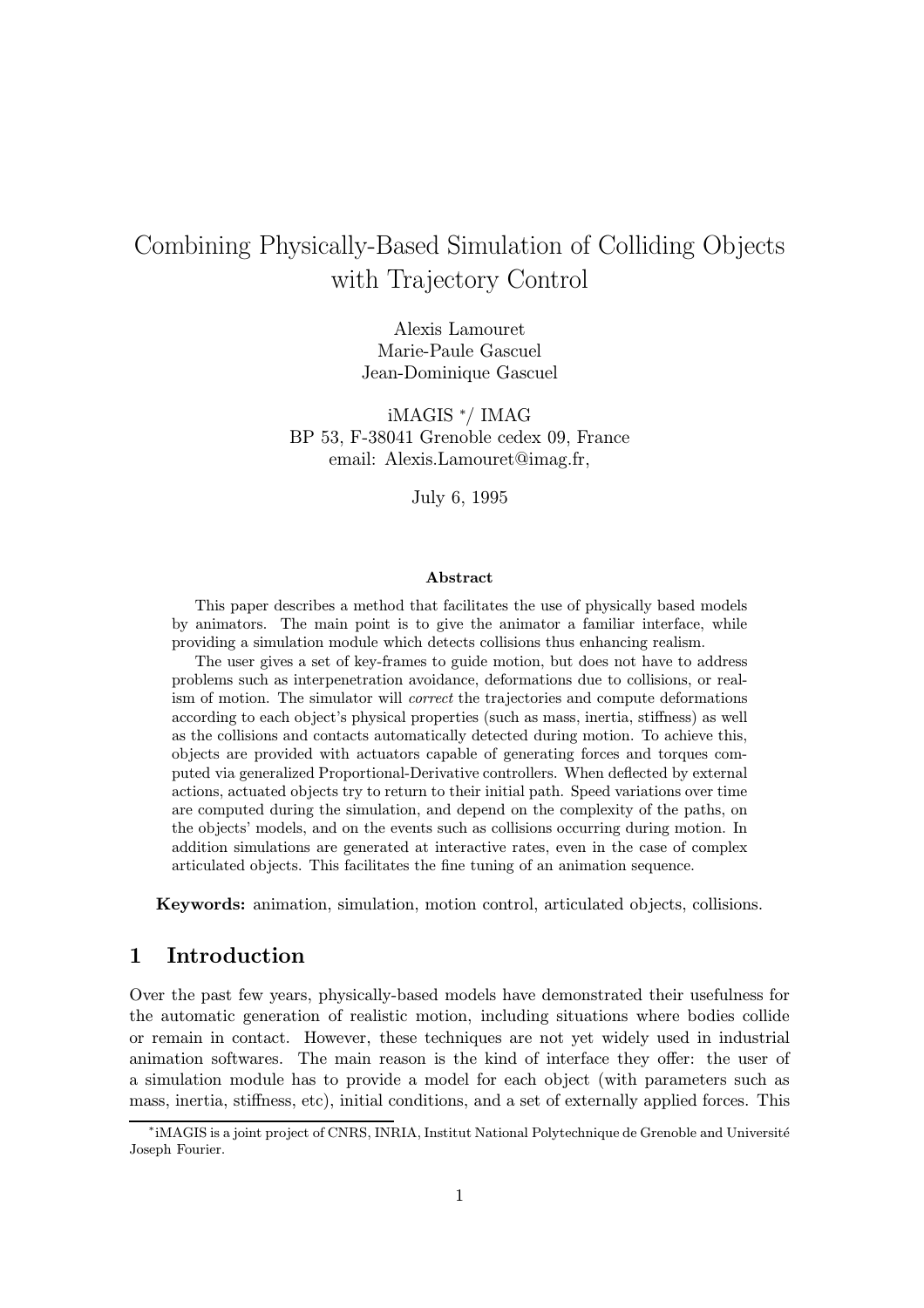interface is clearly inappropriate for an animator, who has a precise idea of the script he wants to follow, but has no way of finding out which forces should be applied to the models over time.

Perhaps we should address the problem in another way : what would an animator want ? It is desirable to take advantage of the help physically-based animation can offer, in particular for automatic collision detection and response, deformation of the objects, and realism of motion. And at the same time, keep the most frequently-used and most convenient interface : key-frames. In addition, throughout the process, the animator should be able to see the results of any parameter change in real time.

This paper presents an approach for combining the physical simulation of objects, including those in collision or contact situations, with trajectory control. The user still defines key-frames to guide motion, but does not have to consider the realism of motion, nor the collisions that will take place. The system *automatically corrects* this rough motion during an interactive simulation process: the final trajectory, the speed variations and the deformations of the objects over time will depend on the physical models and on events such as collisions and contacts detected during motion.

#### 1.1 Related Work

Motion control has become a very important issue in physically-based animation. We briefly review the main approaches.

Constraint methods [BB88, Ove91b, GG94] and inverse dynamic techniques [IC87, Dum90, Ove91a, Ove93] offer direct control on some of the objects degrees of freedom. To animate a complex structure composed of different solids connected by hinges, the user can specify trajectories for some of the components, and let the system compute the other component's motions during a physically-based simulation process. Unfortunately, this is not sufficient for attaining our goal: The user has no help for improving the realism of the "leader components" motions, and in particular there is no automatic collision detection and response for these components.

Optimization techniques provide a convenient interface for the user, who defines a set of key-positions for the objects. Physical models are used for finding correct interpolations between these key-positions, during a minimization process (the criteria most frequently used results in the minimization of the amount of energy needed to perform the motion).

In [BN88], the method is restricted to motions expressed by linear differential equations, and to interpolation between an initial and a final configuration. The resolution requires two steps: backwards integration over time of a Ricatti system expressing the final conditions, and then forwards simulation from this result. An attempt for generalizing the method to non-linear systems is described in [Han93], but it requires iterating the process of forwards and backwards integrations over time until it converges. The approach is therefore compute-intensive, and very difficult to handle in complex situations.

In [WK88], discrete objects trajectories are improved during a series of iterations, under a set of space-time constraints defined by the user. Dynamic laws are included as extra constraints between position, velocity and acceleration parameters over time. In spite of the improvement to the method presented in [Coh92] – use of space-time windows to independently recompute parts of the motion without affecting everything – this technique does not produce animation sequences at interactive rates. In addition, the user has to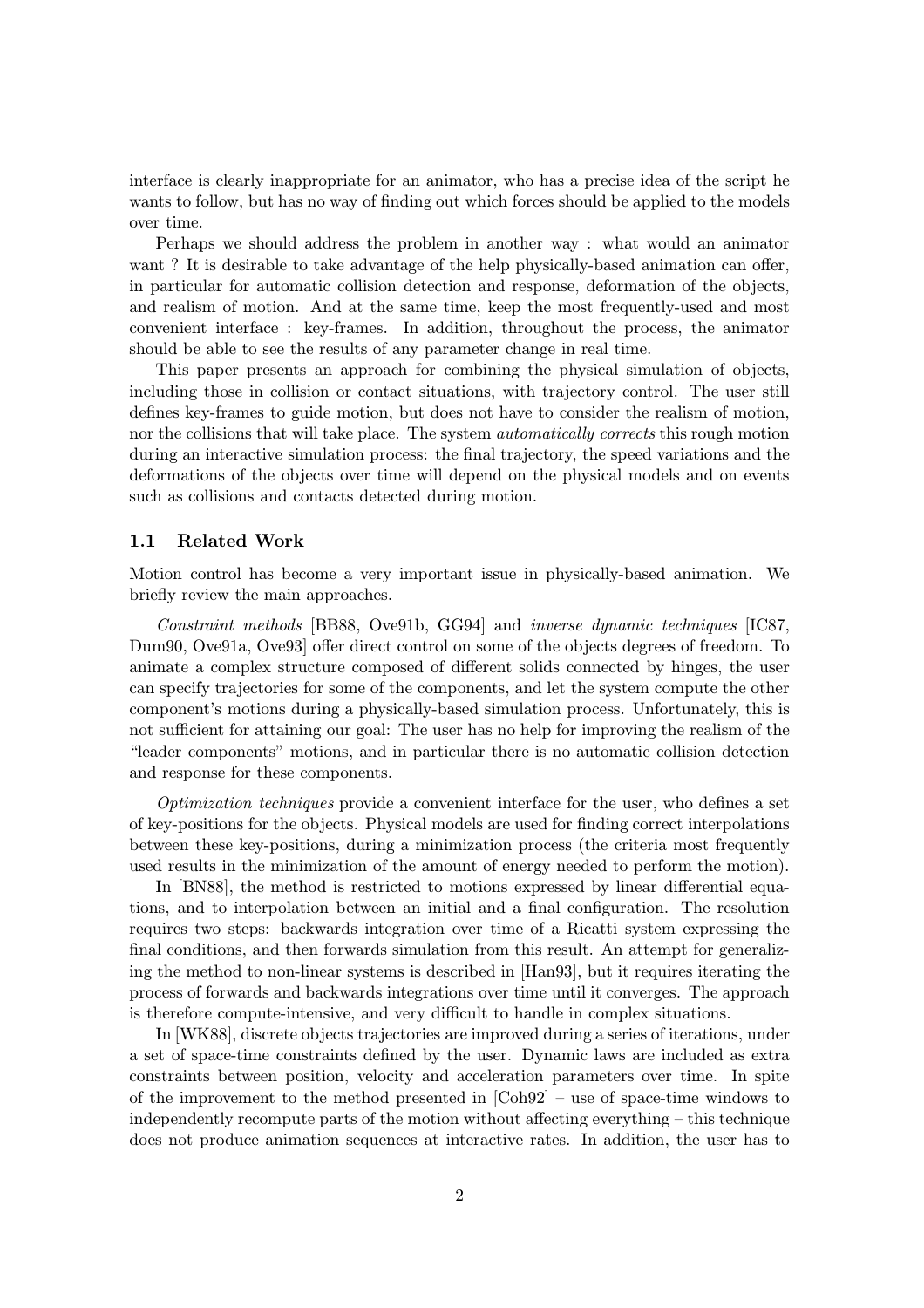pre-define interactions between objects as extra constraints that hold during specified time intervals. This can be time consuming (imagine, for instance, the complexity of defining constraints for a deformable wheel rolling and jumping on a bumpy floor). Moreover, the contact characteristics – deformations of the solids, contact duration – are then dictated by the user-defined constraints rather than computed from the physical parameters. This can adversely affect the realism of motion.

Methods based on controllers have the advantage of being compatible with forward simulation techniques, which facilitate the automatic collision detection and response. In many applications in Computer Graphics, a control module which senses some variables as input and outputs a set of actuator forces and torques is combined with a classical physically-based simulator.

Specialized controllers in [RH91, vdPFV92] are dedicated to legged locomotion, and address specific problems such as organizing leg actions and maintaining balance. [JLR93] uses controllers to maintain speed constraints on land vehicles interacting with various landscapes. [DLC93] uses "primary muscles" to generate motion of objects either controlled in real time by an operator, or moving autonomously, for a purpose of path planning.

Adequately tuning a controller for each model in the scene represents a great deal of work, and requires specialized knowledge. Recently, some approaches have been developed for automatically generating a controller for a given model, according to a criteria such as "cover the longest distance in a given time interval". In [vdPF93], a suitable controller is selected during a random generation process. A genetic algorithm is used to perform the same goal in [NM93]. These approaches are promising for enabling a system to automatically generate different kinds of locomotion, whatever the object may be. But they are not aimed at producing a specific motion that is close to a script or to key-frames defined by an animator.

#### 1.2 Overview

This paper describes a general method for controlling physically-based models according to a predefined script, while preserving their ability to automatically detect and respond to collisions. The animator specifies key-frames to guide motion, but does not have to address problems such as realism of motion or interpenetration avoidance. The system corrects this rough motion during a forward simulation over time, performed at interactive rates.

To achieve this, objects are provided with actuators of limited strength, representing motors or muscles. At each animation step, actuator forces and torques are computed from generalized Proportional-Derivative (PD) controllers that use the difference between a target position and the current object position as their main input. Targets are located on interpolation curves defined from the animator's key-positions (see Figure 1). Their motion is closely related to the associated object motion. When an object is deflected by a collision, its target position may remain unchanged during a few time steps in order to avoid a loss of precision in the trajectory control.

Section 2 explains the basic principles of the approach by addressing the case of an isolated solid guided by key positions and orientations defined by an animator. Section 3 deals with more complex situations. The controlled objects can be connected to others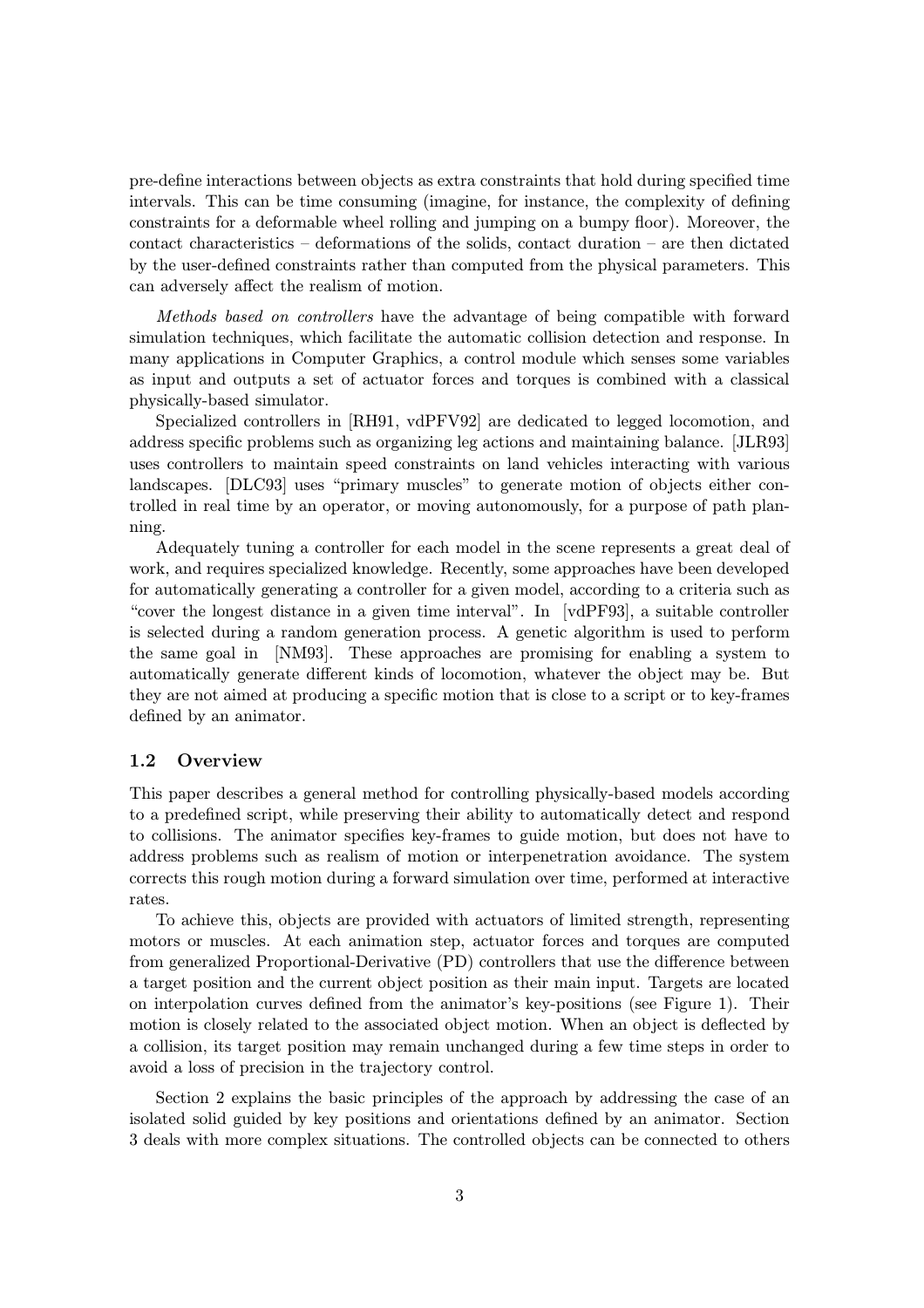

Figure 1: Actuated object guided along a path

by various kinds of hinges. Each object may be subject to a set of external actions, which may or may-not last over time. Section 4 describes results, and shows that the use of our method greatly simplifies the animator's task. Section 5 presents our conclusions and discusses works in progress.

# 2 Basic Trajectory Control

In the remainder of this paper we use the following notation, where rotation speed matrix and angular speed vector are linked together by:  $\forall \vec{a} \in \mathbb{R}^3 \quad \tilde{\omega}.\vec{a} = \vec{\omega} \wedge \vec{a}$ 

| Symbol           | Description                      |
|------------------|----------------------------------|
| m                | mass                             |
| $\cdot$ T        | inertia tensor                   |
| $\vec{F}$        | force                            |
|                  | torque w.r.t. the center of mass |
| $\vec{v}$        | linear speed vector              |
| $\vec{\omega}$   | angular speed vector             |
| $\tilde{\omega}$ | rotation speed matrix            |
| $\vec{x}$        | current translation vector       |
|                  | current orientation matrix       |

This section studies the case of a single isolated object, which is guided by animatorspecified key-frames. More complex cases such as objects subject to lasting external forces and components of articulated structures will be treated in Section 3. According to the desired type of control, the object is provided with a translation actuator, a rotation actuator, or both. Each actuator is characterized by a limited strength: the force or torque it can generate is limited to a specified threshold.

The simulation method looks like a game of cat and mouse. At each time step, the object tries to move towards a target position located on the user-defined path. But this target moves, and its speed is closely related to the object motion. The next two sections detail the key points of the method: how to compute the actuator action from the current target position, and how to modify this position at each time step.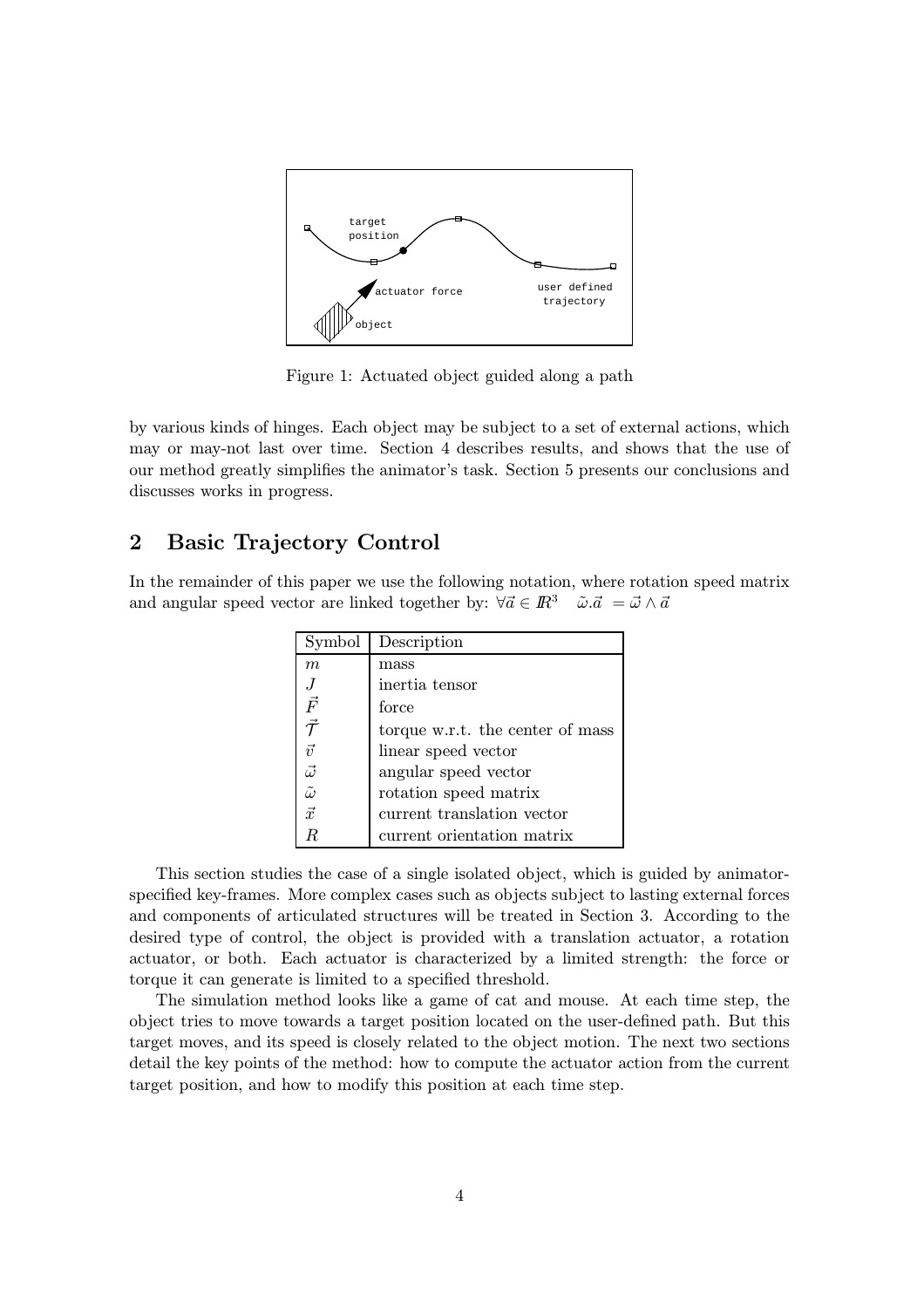#### 2.1 Computing Actuator Forces and Torques

Two kinds of actuators are available in our system. Translation actuators limited in strength generate a translation force  $\vec{F}$  applied to the object's center of mass, verifying:  $||\vec{F}|| < F_{\text{max}}$ . Rotation actuators generate a torque  $\vec{\mathcal{T}}$  verifying:  $||\vec{\mathcal{T}}|| < \mathcal{T}_{\text{max}}$ . The principle of the actuator action is to generate forces or torques to move the object towards an associated target position  $x_{\text{target}} \rightarrow$  or orientation  $R_{\text{target}}$ .

Suppose that there is no external action. According to the the Newton integration scheme described in Appendix A, the force to apply in order to reach the position  $\vec{x}_{\text{target}}$ in one time step dt is:

$$
\vec{F}(t) = 2m \frac{x_{\text{target}} - \vec{x}(t)}{dt^2} - 2m \frac{\vec{v}(t)}{dt}
$$
 (1)

Unfortunately, this force is not suitable in our case, for many reasons. First of all, the velocity needed to reach the target in one time step would propel the object far past the target in subsequent time steps. Next, entirely suppressing the effect of the previous speed-vector would effectively suppress the inertia, as long as the maximum strength of the actuator is not reached. Finally, most simulation systems use an adaptive time step to regulate the simulation when problems such as overly deep interpenetrations between colliding objects occur. Using the current time step for computing the actuator action would cause unexpected acceleration or deceleration for each variation of dt.

Our approach is different. We compute a force so that the object will comply a given portion  $\alpha$  of the distance to the target in a fixed relaxation time  $\Delta t$  (to avoid any problems with the adaptive time step). A parameter  $\beta$  is used for taking the speed of the object into account, without entirely compensating for it. This leads to the formula:

$$
\vec{F}(t) = 2m \frac{\alpha \left(x_{\text{target}} - \vec{x}(t)\right)}{\Delta t^2} - 2m \frac{\beta \vec{v}(t)}{\Delta t} \tag{2}
$$

- If  $\beta = 0$ , the speed of the object is ignored during the computations. The object will then oscillate indefinitely around the target position, since there is no absorption. In practice, this limit motion is obtained only for a very small simulation time-step. Due to integration errors, the trajectory quickly diverges with usual time steps.
- $\beta = 1$  means we entirely correct effect of speed, hence suppressing inertia.
- In between we can tune  $\beta$  to obtain a more or less damped trajectory, as shown in Figure 2. The value of  $\beta$  therefore affects the rate of convergence to the target position. An analogy with the control theory, which will be further developped in Section 2.3, gives a theoretic value for  $\beta$ 's critical damping value:

$$
\beta_{\rm critical}=\sqrt{2\alpha}
$$

During our experiments, we have verified that this heuristic-value for  $\beta_{\text{critical}}$  is good for sufficiently small time steps.

In practice, an animator may not want to directly give a value for  $\beta$ , but rather to tune the system between more or less damped motions. The animator thus gives an "elasticity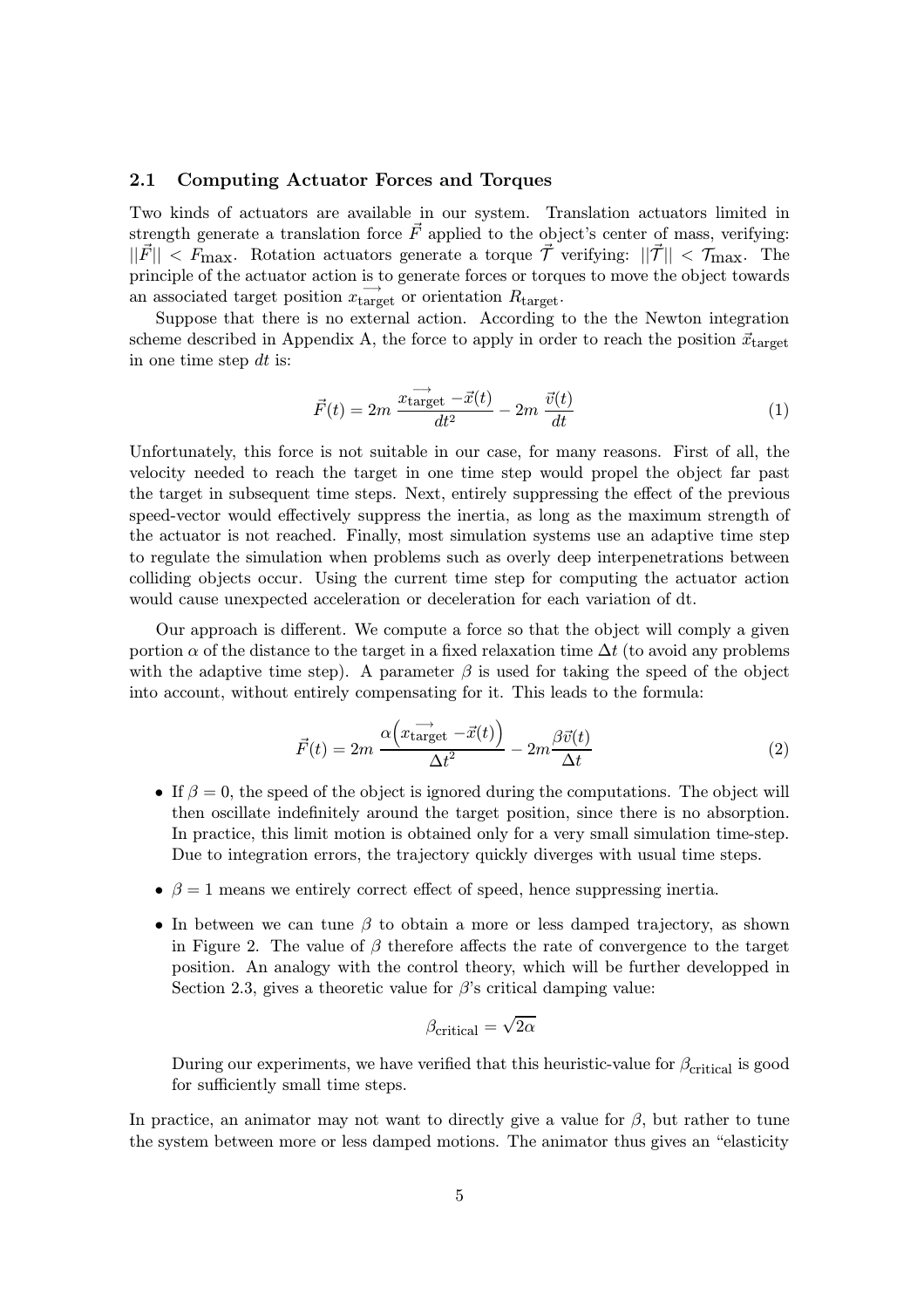coefficient"  $B \in [0, 1/\beta_{critical}]$ , with default value at 1, and we use  $\beta = B.\beta_{critical}$ . When a high convergence speed is desired, the choice of a  $B$  lightly smaller than 1, and depending on the convergence criterion is recommanded. For instance, experiments show that if we want to converge quickly while staying within one tenth of the initial distance from the trajectory, a good choice is  $B = 0.7$ .



Figure 2: Overdamped, underdamped and critical curves as a function of B, for a dynamic point trying to reach a stationary target position, with  $\alpha = 0.1$ .

The computations for a rotation actuator are similar (see Appendix A for the Newton integration scheme for rotations). We compute the torque which would rotate the object by a percentage  $\alpha$  towards a target orientation during the relaxation time  $\Delta t$ , with a compensation of rotation speed regulated by a parameter  $\beta$ :

$$
\vec{\mathcal{T}}(t) = \frac{2.J\left(\alpha \vec{W} - \beta \vec{\omega}(t)\right)}{\Delta t} - \vec{\omega}(t) \wedge J\vec{\omega}(t),\tag{3}
$$

where 
$$
\tilde{W} = \frac{R_{\text{target}} R_{\text{object}}^{-1} - I}{\Delta t}
$$
. (4)

Let us now explain how target positions and target orientations are computed from the user-defined key-frames and from the associated object motion.

#### 2.2 Computing a New Target Position

As emphasized in the introduction, the animator roughly specifies the trajectory of actuated objects through a set of key positions and/or orientations. This data is first interpolated to get a continuous trajectory for the target. Methods for interpolating between positions and orientations (converted into quaternions) can be found in [Duf86]. Target values for computing both forces or torques applied by actuators at each time step are represented by current scalar parameters along spline curves.

Moving the target position at a constant speed along the curve would not be a good solution. Indeed, the actuated object can be slowed down by a collision, and will not follow the predefined path with sufficient precision if the target has run too far ahead.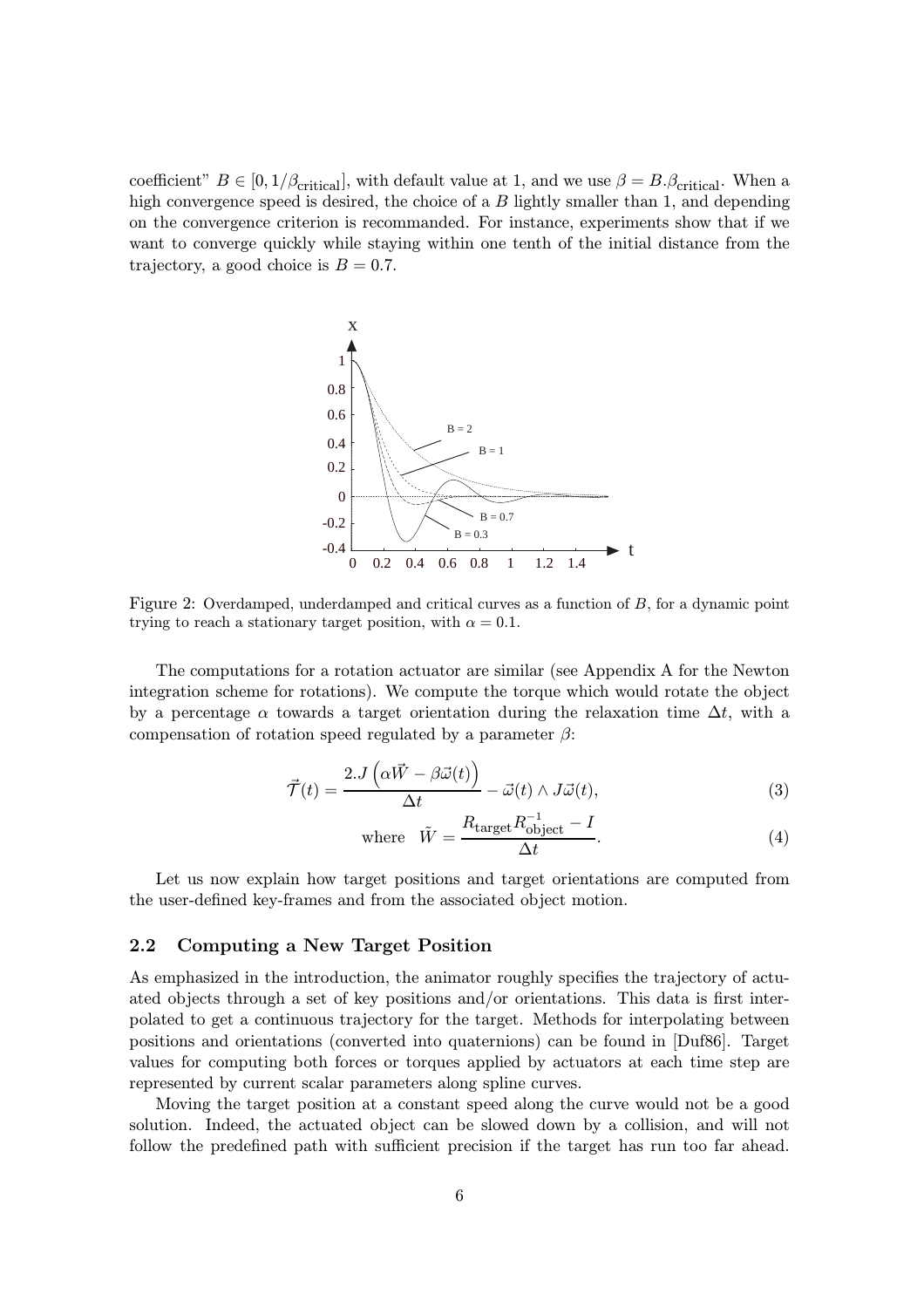Moreover, the actuator callback force (or torque) would become too large in such a case, and therefore produce unwanted speed variations for the object.

We instead compute the next target position from a base distance specified by the user. The system ensures that any point of the predefined path will be at most at the base distance to the object final trajectory.

The idea consists in trying to always keep the target at the base distance from the object, with the constraint that the target never moves backwards along its path. Then, if an object is pushed backwards, its target position remains the same during a few time steps. If the object goes fast, so will the target.

To achieve this, we define a distance function to be used between the object and the target. For translation, it is simply the metric distance, wereas for orientations we use quaternions [Sho85] as follows: The distance between two quaternions  $q_a$  and  $q_b$  is defined by:

$$
d(q_a, q_b) = angle(q_a.q_b^{-1}) = 2acos(Re(q_a.q_b^{-1}))
$$

At each time step, we consider the last position of the target and then look for the first higher parameter value for which the distance is reached (this is done by binary search).

#### 2.3 Comparison with Proportional Derivative (PD) Controllers

The computations used in Section 2.1 for the actuator forces and torques are quite similar to the action of a Proportional Derivative controller [Sev89].

For instance in the case of forces, a PD controller sensing an error  $e = x_{\text{target}} \rightarrow \vec{x}(t)$  and its derivative  $\dot{e} = v_{\text{target}} \vec{v}(t)$  would produce a force  $\vec{F} = \alpha e + \beta \dot{e}$  aimed at minimizing  $e$ . This force, which differs from the force of equation (2) by addition of the term  $\beta v_{\text{target}}^{\rightarrow}$ , would tend to make the object reach the target and regulate its speed based on the target speed.

This formula would not work for our application. Our aim is to make the target regulate its speed on the object motion, rather than the contrary. We do this by always leaving the target at the same distance from the object, with the result that the object-target system will reach a constant speed on a straight line when no other force is observed. Conversly, if we used the force formula given by the PD controller, the object would accelerate at each time step to try to reach the target, so the target would also accelerate at each time step, to keep its distance.

Consequently, our method can be seen as a generalized version of a PD controller, adequately adapted to our specific goal.

# 3 Generalization to Complex Situations

The method just described enables the combination of physically-based simulation of an isolated solid with trajectory control. The actuator force described above is still sufficient if an external force is applied to the object during a few time steps. For instance, when a collision with another body is detected, the controlled object is deflected from its trajectory, but comes back closer to the predefined path after a while, due to the action of its actuators.

However, most of the objects used in Computer Animation are subject to continuous external actions such as gravity. Some external actions may be very complex, such as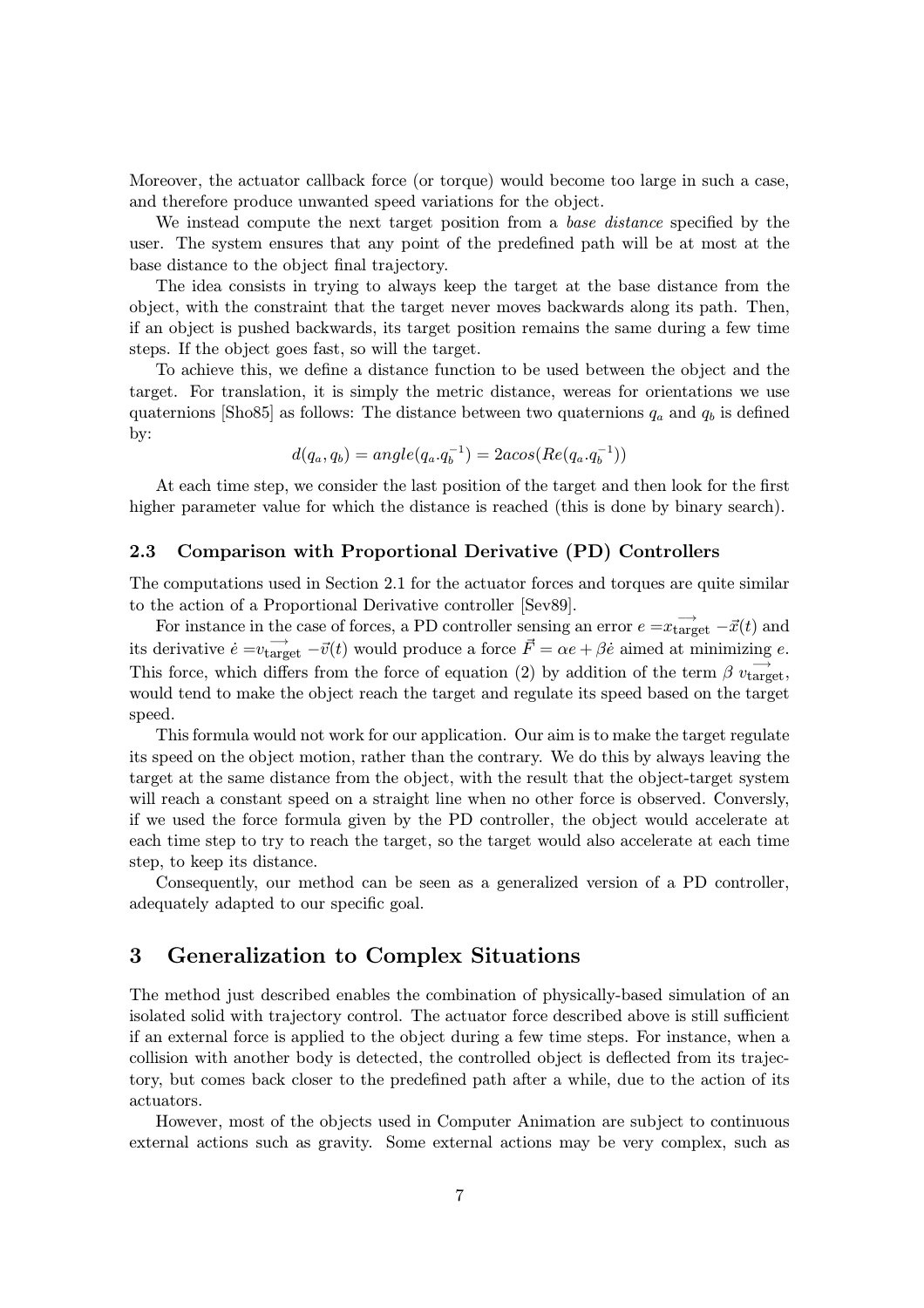the interactions between neighboring components in an articulated structure. Hence, the set of externally applied forces and torques must be adequately taken into account while controlling the motion.

This Section first describes a method for animating articulated structures that is well suited to our approach for control. Then, the control algorithm presented earlier is adapted to general situations, where various kinds of external actions may be applied on each solid.

#### 3.1 Animation of Complex Structures

We are looking for a convenient method for animating articulated bodies, and more generally constrained structures. This method must be well suited to the approach for trajectory control we have developed. In particular, the user must be free to independently associate actuators to only some of the component of a structure, the other ones being animated by another algorithm. This forbids the use of approaches based on the expression of laws of dynamic in the parameter space of articulated objects. Another important criteria is the efficiency of the whole animation system. As we said previously, the simulations should be computed at interactive rates. To achieve this, we use the "displacement constraints" method detailed in [GG94]. We present here only a brief review of the technique.

Complex articulated structures are built from independent solid components connected together by geometric constraints. The user is free to choose the number of degrees of freedom in rotation and in translation at hinges, and to specify angular or linear constraints on motion. The graph of constrained objects may contain any number of closed loops. A technique for the automatic construction of valid initial positions is provided together with the animation method.

At each computation step, the solids move first as if they were independent according to Newton integration scheme detailed in Appendix A. Then, constraints are met through iterative tunings in displacements.

#### Displacements associated with a single constraint

Let us first present the method in the case of a single constraint between two solids. We will explain how to combine the action of multiple constraints later on.

A "point to point" constraint between two solids  $S_1$  and  $S_2$  creates a joint with 3 degrees of freedom in rotation by making two points,  $P_1$  of  $S_1$  and  $P_2$  of  $S_2$ , coincide throughout movement. See Figure 3.

Meeting a "point to point" constraint by translating a solid without any rotation is always possible, but would most of the time produce unrealistic behaviors. To find the adequate proportion between rotation and translation we make an analogy with the action of some hypothetical rubber-band that would have maintained the constraint during a time step.

This leads to the following computation scheme, where the proportion between rotation and translation, and the relative displacements of the two solids are consistent with their parameters of mass and inertia :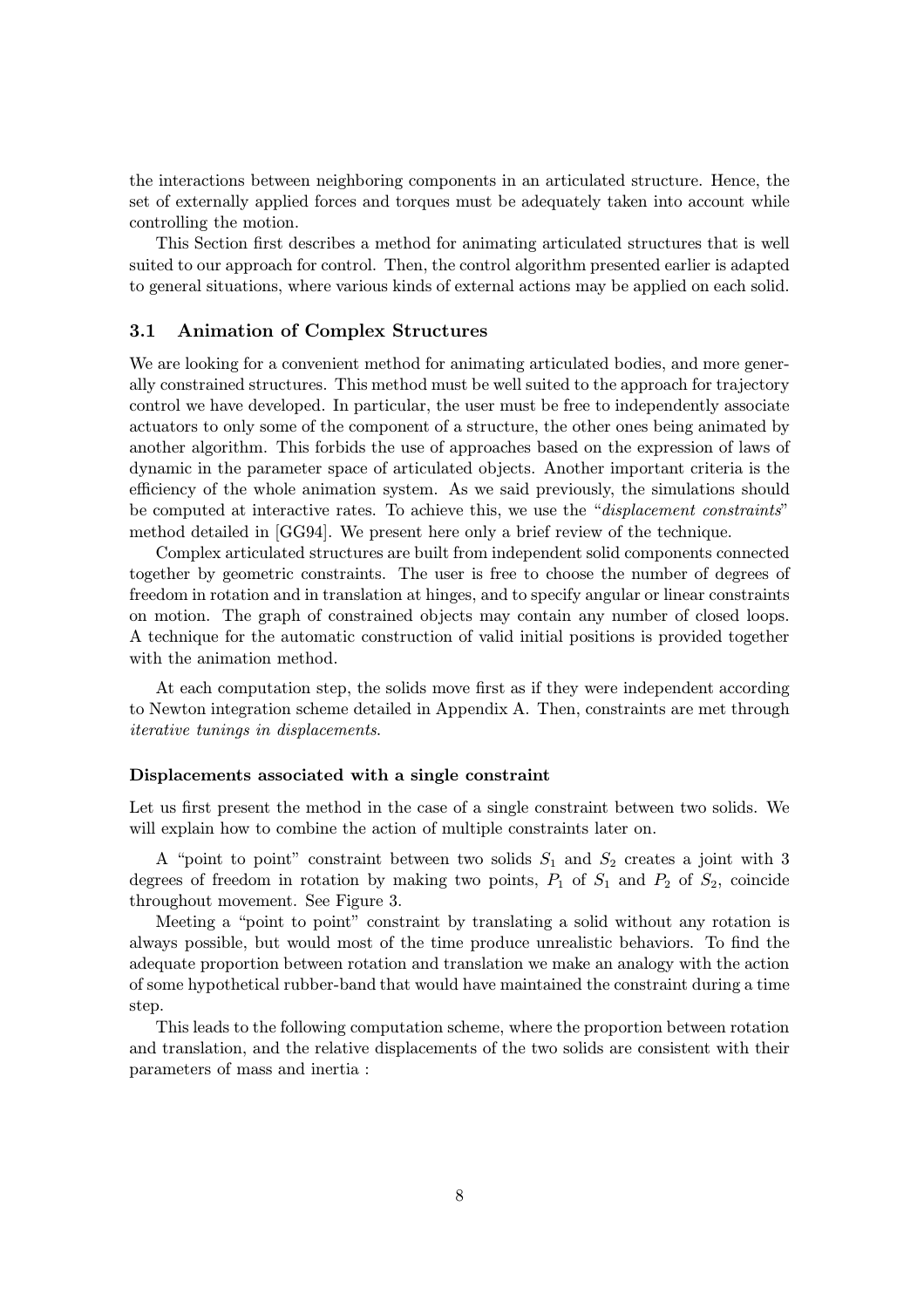

Figure 3: A "point to point" constraint between two solids.

1. Apply respectively to  $S_1$  and  $S_2$  the small rotations given by the rotation vectors:

$$
\begin{cases}\n\overrightarrow{\Delta R}_{1} = \frac{m_{1}m_{2}}{m_{1} + m_{2}} J_{1}^{-1} \left( \overrightarrow{G_{1}P}_{1} \wedge \overrightarrow{P_{1}P}_{2} \right) \\
\overrightarrow{\Delta R}_{2} = \frac{m_{1}m_{2}}{m_{1} + m_{2}} J_{2}^{-1} \left( \overrightarrow{G_{2}P}_{2} \wedge \overrightarrow{P_{2}P}_{1} \right)\n\end{cases} (5)
$$

where  $m_i$  are the masses and  $J_i$  the inertia tensors of the two solids.

2. Then, from the positions  $P_1'$  $P'_1$ ,  $P'_2$  of the points *after rotation*, compute and apply the small translations exactly satisfying the constraint:

$$
\begin{cases}\n\overrightarrow{\Delta x}_{1} = \frac{m_{2}}{m_{1} + m_{2}} P_{1}^{\prime} P_{2}^{\prime} \\
\overrightarrow{\Delta x}_{2} = \frac{m_{1}}{m_{1} + m_{2}} P_{2}^{\prime} P_{1}^{\prime}\n\end{cases} \tag{6}
$$

The method can be extended in order to offer some translational degrees of freedom at hinges, possibly limited in scope. To constrain the movement of  $P_1$  in any sub-area defined w.r.t  $S_2$ ,  $P_2$  is replaced in equations (5) and (6) by the point  $P'_2$  $2'$  of the chosen domain which is the closest from  $P_1$ . "Point to segment", "point to curve", "point to surface", "point in sphere" are examples of simple constraint concepts that may be useful.

In the method presented so far, each constraint leaves 3 degrees of freedom in rotation between the two solids. Restricting rotations at hinges may be useful, and can be done by the same type of approach. Once a parametrization (such as quaternions) has been chosen for orientations, one can compute the smallest rotation to bring the angular "distance" between two objects back to some allowed freedom space. This rotation is split between the solids according to their respective inertia for this particular axis.

#### Combining displacements due to individual constraints

In practice, several constraints can simultaneously be applied to a solid, so rotations and translations due to each constraint must be combined together. A sum of the displacements computed for each individual constraint would conserve first order momenta, but would lead to divergences in some particular cases, as shown in [GG94].

This problem can be solved by weighting the displacements affected to the solids before summing them. In order to obtain the conservation of first order momenta, the same weighting factor must be used for couples of displacements due to the same constraint. If  $S_i$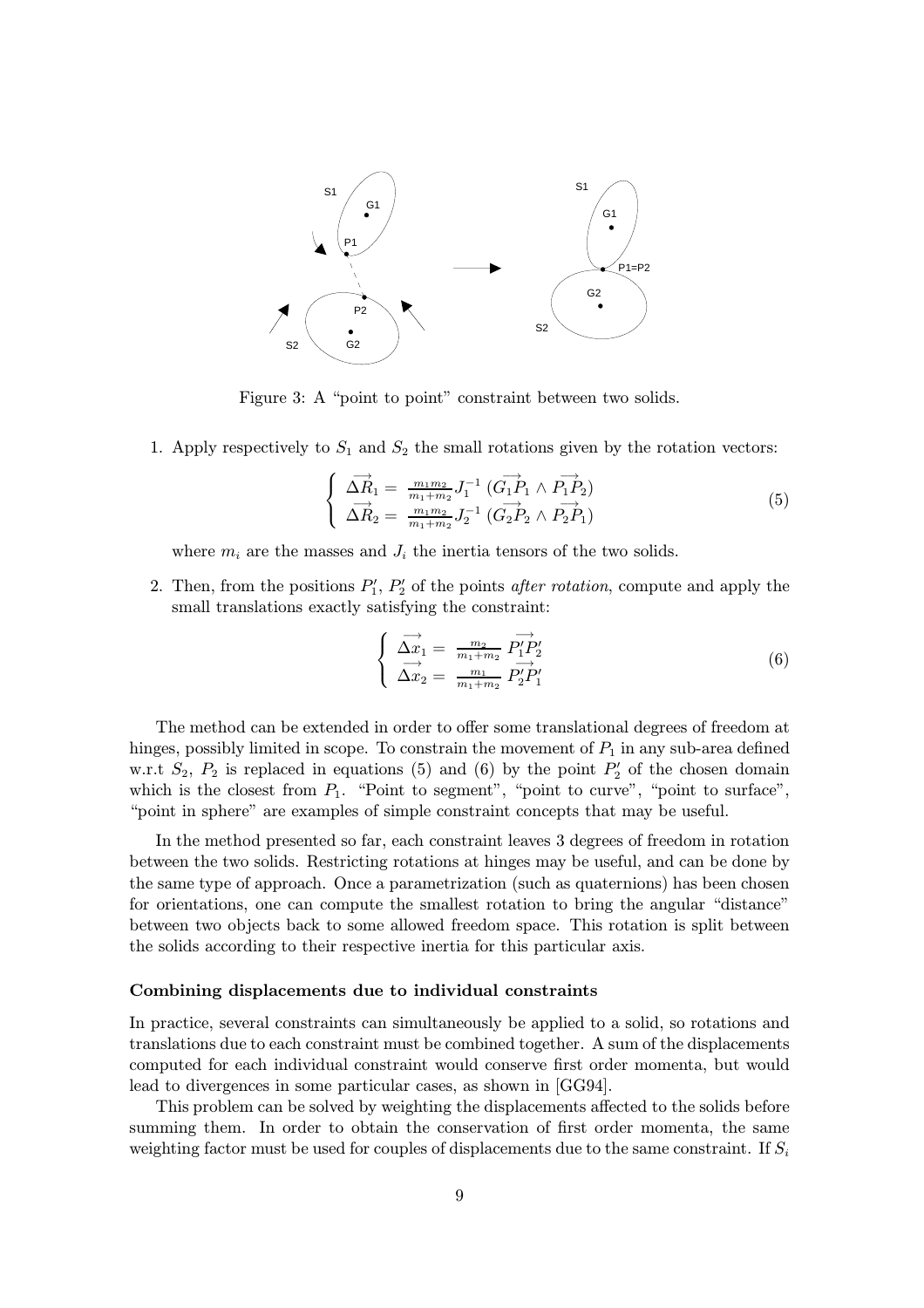and  $S_i$  are two objects linked by a given constraint, we weight the associated displacements by:  $\frac{1}{\max(n_i, n_j)}$ , where  $n_i$  and  $n_j$  are the numbers of constraints respectively applied on each solids.

A series of iterations is needed to fulfill the constraints as soon as more than one constraint per solid are applied. This is done through an iterative process which stops when all the resulting corrections are smaller than a specified threshold, or when a maximal number of iterations is reached. Limiting the number of iterations avoids deadlocks when the system is over constrained. The equations used lead to very fast convergence rates. Usually a few iterations are sufficient, even when the graph of constrained objects contains closed loops (see [GG94]).

#### Correcting the kinematic behavior of constrained solids

The corrections due to constraints must be taken into account in the kinematics of movement, as if we had added constraint forces. Once a position of the solids that meets the constraints have been found, we adjust their linear and angular speeds by considering the positions and orientations they have effectively reached during a time step:

$$
\vec{v}(t+dt) = 2(\vec{x}(t+dt) - \vec{x}(t))/dt - \vec{v}(t)
$$
\n
$$
\tilde{\omega}(t+dt) = 2(R(t+dt)R^{-1}(t) - I)/dt - \tilde{\omega}(t)
$$

In conclusion, this animation algorithm for complex structures is simple and efficient. It basically gives the same effect than the computation of a set of constraint forces at hinges<sup>1</sup>. However, tuning displacements is more direct, as there is no need of integrating constraint forces during the series of iterations needed for fulfilling constraints. Quite general constrained structures can be built and animated with this method, with no restriction on the particular algorithm used for computing the independent motions of each object. Therefore, this approach seems very well suited to our trajectory control module.

#### 3.2 Control of Objects Submitted to Any External Action

As emphasized earlier, the study of isolated objects is very restrictive. Most objects are subject to various kinds of external actions during an animation sequence. Some of these actions result in continuous external forces such as gravity or fluid friction, while others only last for a few time steps such as most collision forces. Objects which are components of articulated structures are subject to highly varying small interactions maintaining constraints with their neighbors.

To keep the associated object close to the predefined-path, the control module must take the effect of external actions into account in the computation of actuator forces and torques. Typically, an object subject to a constant gravity force must compensate for it with its actuator action, otherwise it will remain far below the goal trajectory, as shown in Figure 4.

<sup>&</sup>lt;sup>1</sup> although it is not proved that the methods are equivalent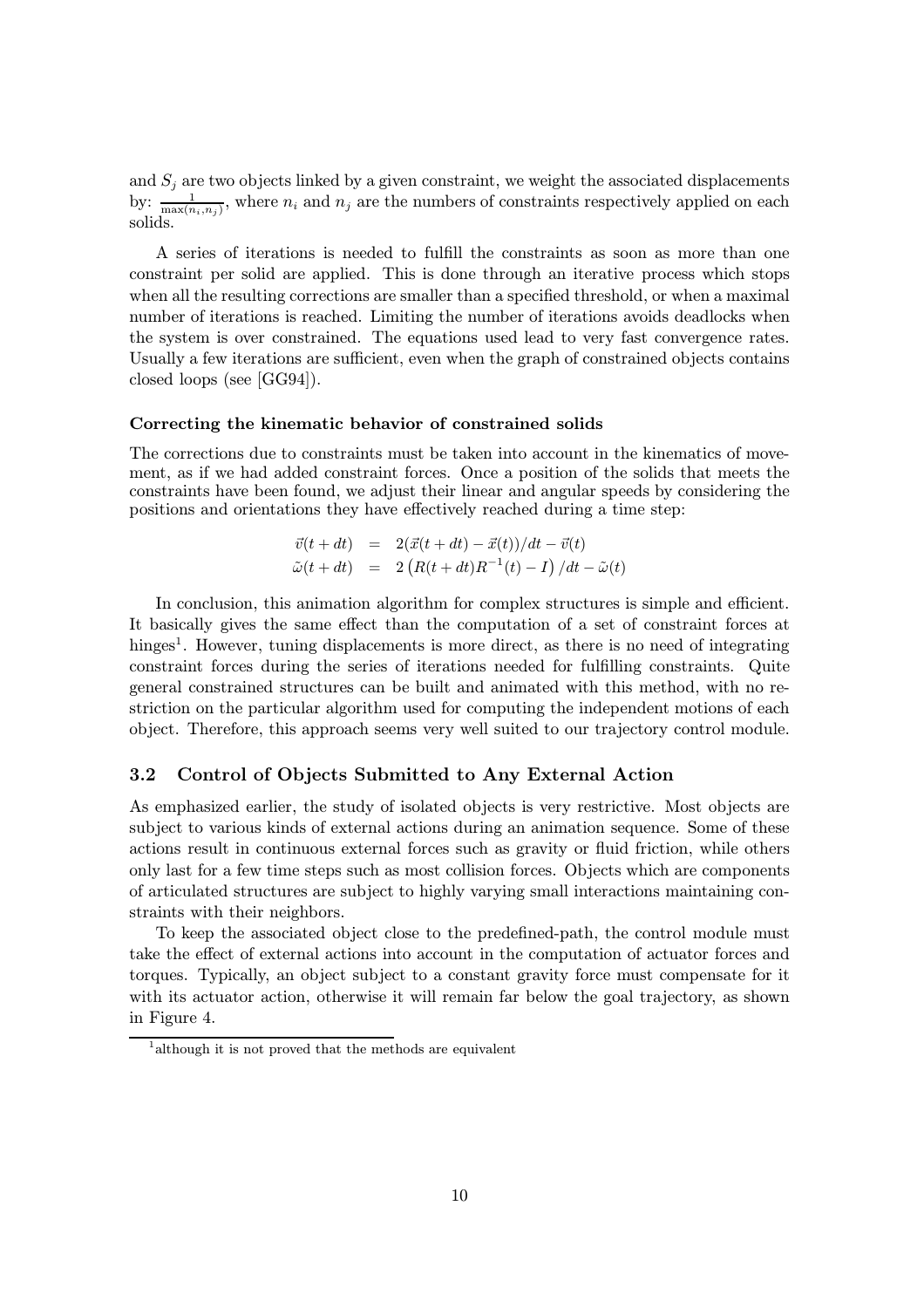

Figure 4: Effect of gravity for a ball following a target on a straight line ( $\alpha = 0.1, \beta = 0.6$ )

However, when an animator introduces animation effects such as an object bouncing on obstacles due to gravity and to response forces, he does not want the controle module to instantaneously hide these effects. An object should not react too quickly to an externally applied force, but still be deflected by sudden collisions. After a reasonable period of adaptation, the object should tend to compensate for an externally applied force which remains constant over time. In particular, an object subject to gravity should be controllable.

First of all, we need to provide the control module with an adequate sensor, able to apprehend the effect of external actions. Directly sensing the value of external forces would not be a good solution. Due to our approach for animating complex structures, some of the external actions may be directly expressed by displacements rather than by forces. So we use the object current position, orientation and speed, as entries for the controller.

At each time step, the controller needs to approximate the sum of external actions during the last time interval. This can be done by comparing the object current location with the "predicted position" it was trying to reach at the last time step. In practice, we prefer to use speeds rather than positions and orientations for approximating the sum of external actions. This reduces numerical errors, as we avoid the approximation resulting from the conversion of a rotation vector into a matrix. The evaluated external forces and torques are:

$$
\vec{F}_{\text{ext}}(t - dt) = m \frac{\vec{v}(t) - \vec{v}(t - dt)}{dt} - \vec{F}_{\text{actualor}}(t - dt)
$$
\n(7)

and similarly for torques:

$$
\vec{\mathcal{T}}_{\text{ext}}(t - dt) = J\left(\frac{\vec{\omega}(t) - \vec{\omega}(t - dt)}{dt}\right) + \vec{\omega}(t) \wedge J\vec{\omega}(t) - \vec{\mathcal{T}}_{\text{actuator}}(t - dt) \qquad (8)
$$

Overcoming the action of these external forces and torques could be done by adding the opposite of  $\vec{F}_{ext}$  or  $\vec{\mathcal{T}}_{ext}$  to the actuator action. But this would not be a good idea for several reasons. As said before, we do not want to correct too quickly the action of external forces. Another point is that articulated objects are often subject to highly varying small displacements for maintaining constraints, due to very complex interaction forces between neighboring components. Using – with a delay – the opposite of these forces can produce an amplification phenomenon which leads to oscillations around the goal trajectory. Such a situation is depicted in Figure 5 (a), which represent the horizontal oscillations generated during the controlled motion of a three-link articulated arm whose extremity should move down on a vertical line.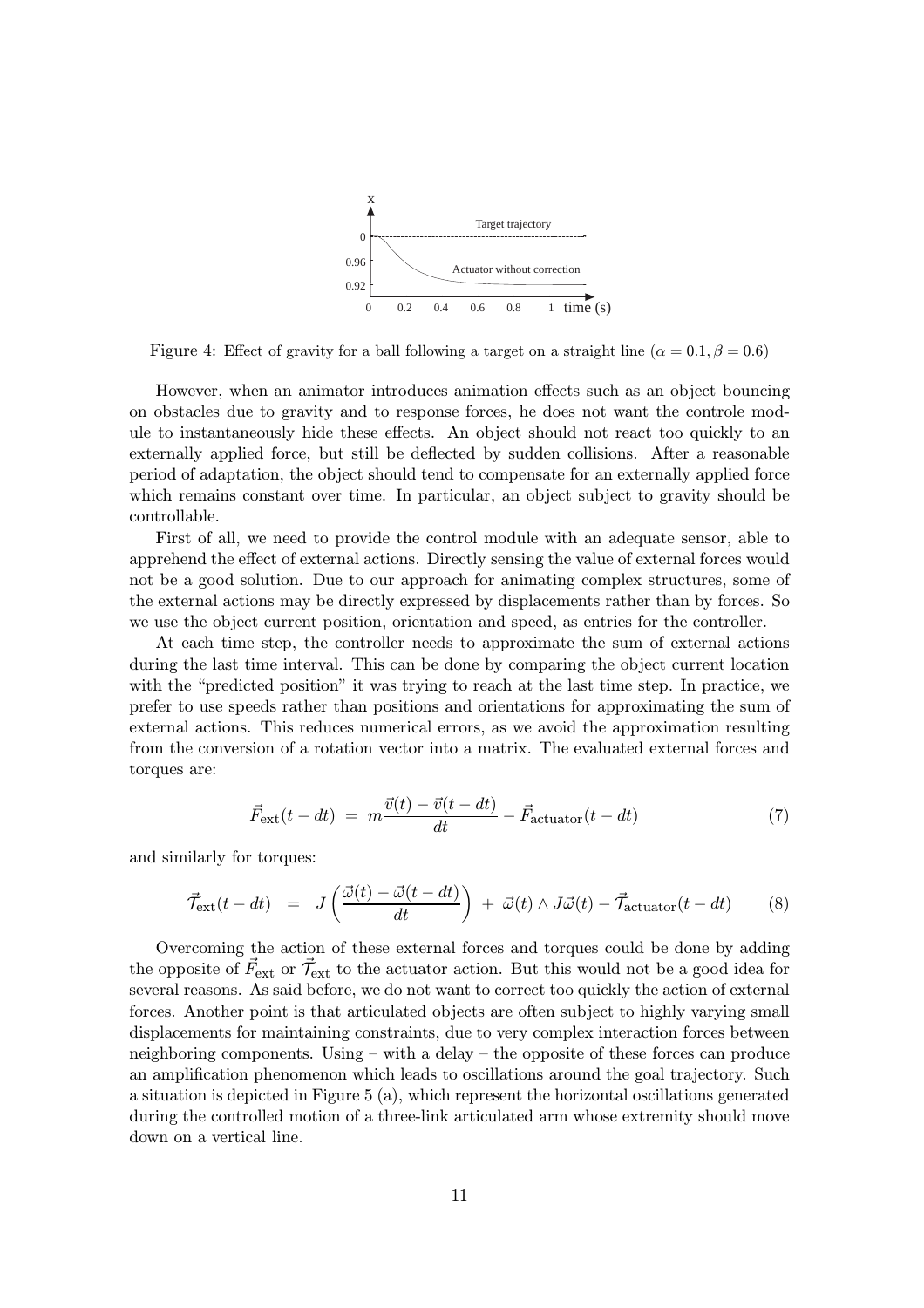

Figure 5: Filter effect on an articulated object.

(a) motion without filtering the actuator forces.

(b) motion with a filter.

The solution consists in using a filter for computing actuator forces and torques from approximated external actions. The first benefits of this filter is the production of softly varying actuator forces (Figure 5 (b) shows that the oscillations disappear). It also provides a convenient parameter for regulating the delay between external action and response of the control module.

In order to offer an amount of filtering independent of the adaptive time steps used during the simulation process, the user specifies a parameter  $\gamma$  representing the amount of filtering per second. The actuator correction force or torque is then computed from the approximated external action and the previous values of corrections at  $t - dt$  by using the filter parameter  $\gamma dt$ :

$$
\vec{F}_{\text{corr}}(t) = -\gamma dt \vec{F}_{\text{ext}}(t - dt) + (1 - \gamma dt) \vec{F}_{\text{corr}}(t - dt)
$$
\n(9)

$$
\vec{\mathcal{T}}_{\text{corr}}(t) = -\gamma dt \vec{\mathcal{T}}_{\text{ext}}(t - dt) + (1 - \gamma dt) \vec{\mathcal{T}}_{\text{corr}}(t - dt)
$$
\n(10)

Finally, the complete algorithm for computing actuator forces and torques is:

- 1. Compute the main component of the actuator action from equations (2) and (4).
- 2. Compensate from observed external actions by adding the correction terms given by equations (9) and (10), where  $\vec{F}_{ext}$  and  $\vec{\mathcal{T}}_{ext}$  are computed from (7) and (8).
- 3. If necessary, truncate the actuator forces and torques according to the maximal available strength.

### 4 Results

#### 4.1 Animation Background

We have implemented the trajectory control method within the framework of the animation system described in [Gas93, GG94]. Each solid, either rigid or elastic, is structured in:

• A rigid component, which can be stationary, follow a predefined path, or be dynamically animated from rigid body equations of motion of Appendix A. When the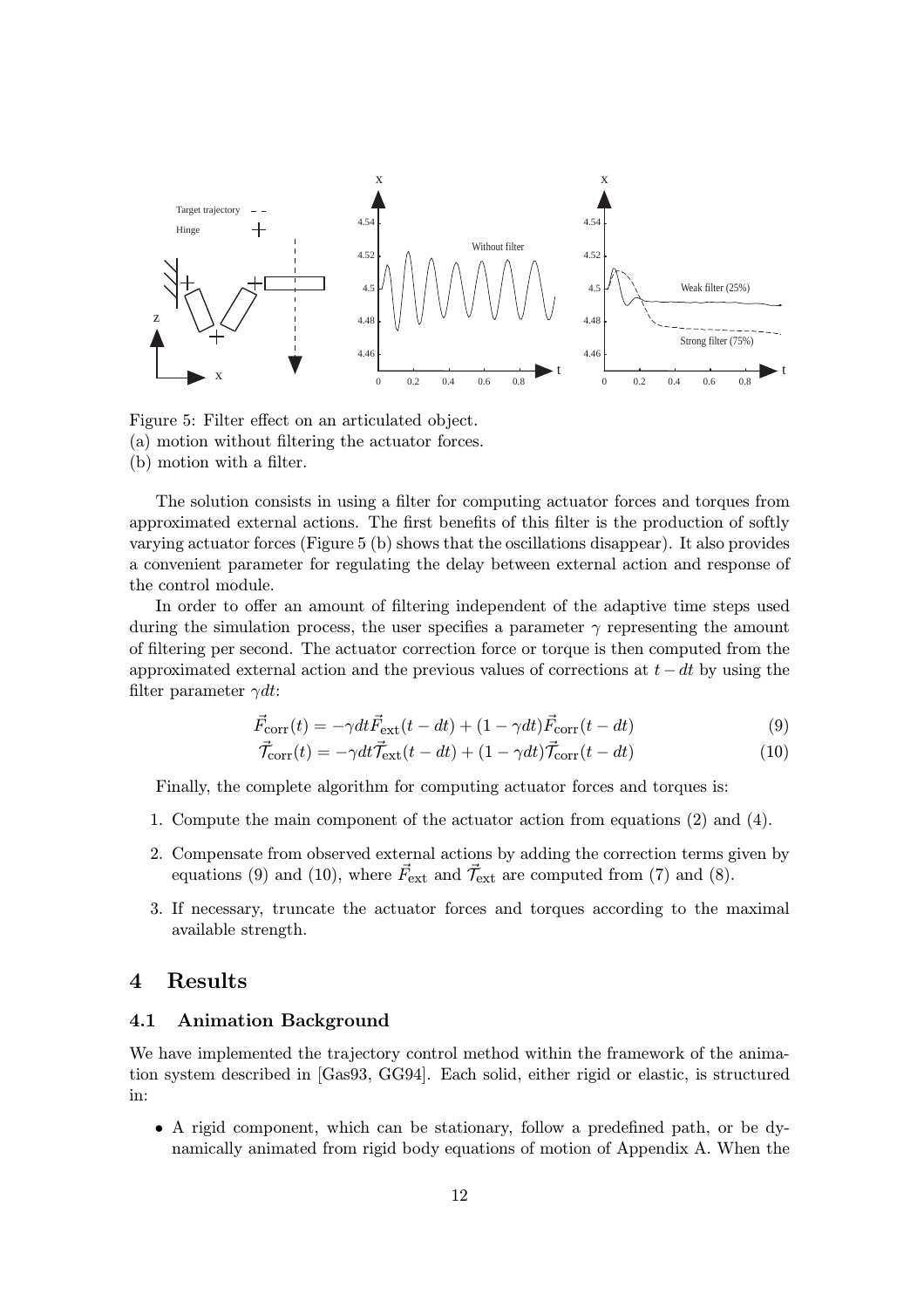object is composed of elastic material, the mass and inertia tensor of the rigid layer are computed from the object rest shape.

• A coating layer at rest with respect to the rigid component, which represents the material constituting the object. Coating layers give the geometry of the object surface. Our model for elastic coatings, based on an implicit formulation, generates exact contact surfaces between colliding objects and provides precise evaluation of response forces.

The animation algorithm is composed of the control module previously described, and a simulation module consisting of three steps: Integration of the individual equations of motion for each solid rigid component, treatment of constraints through iterative tunings in displacement, and collision detection and response computed from the coating layers. The whole simulation process is based on an adaptive time step: if the time step used is too large with respect to the objects motion, divergences could appear in the constraint processing and/or in the collision module. When this problem is detected, the system goes back in time with a smaller time step as depicted in Figure 6. When no more exception message are generated during a fixed number of simulation steps, the system increases  $dt$ , if it does not exceed the display rate.



Figure 6: The animation algorithm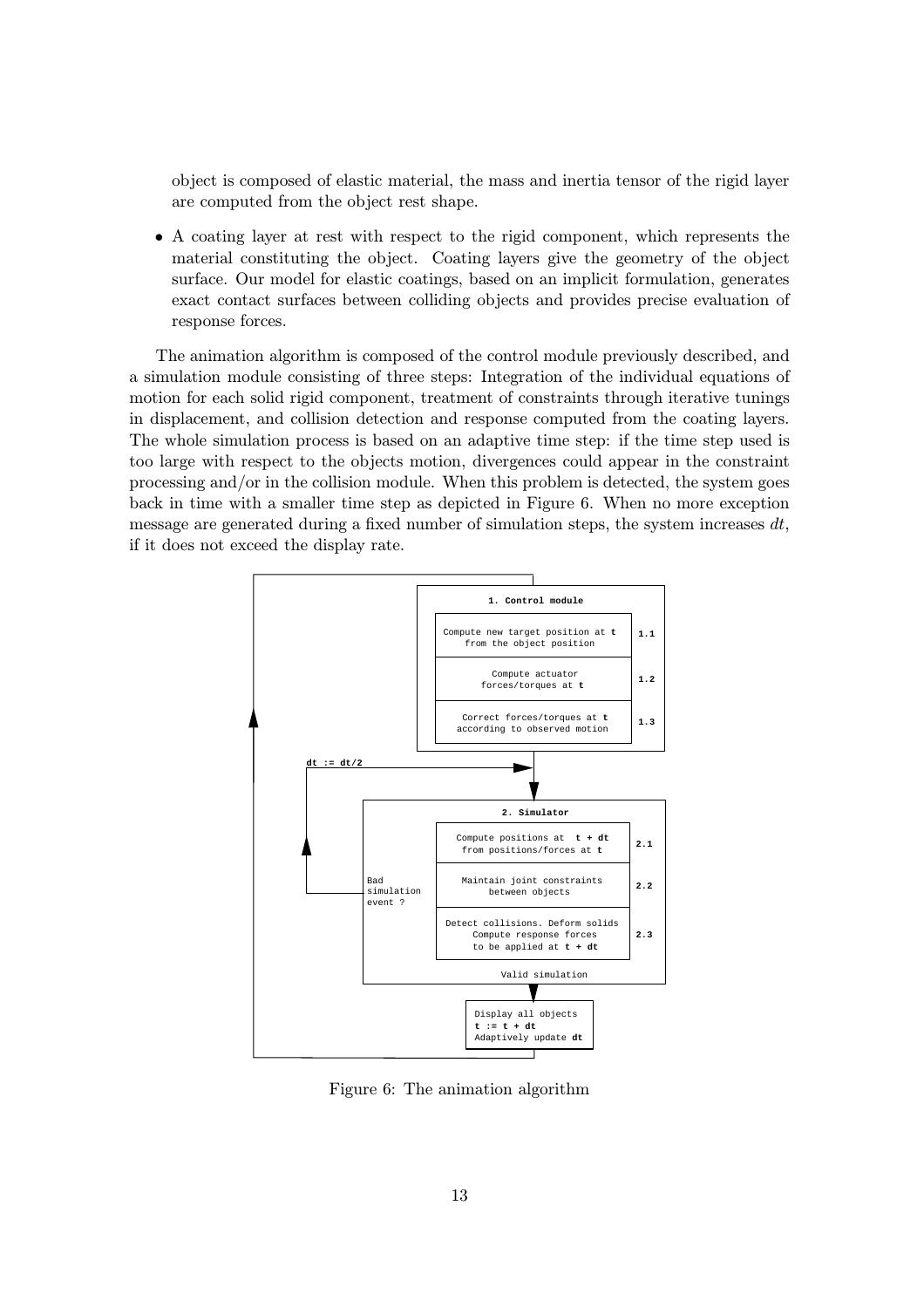#### 4.2 Examples in 2-D

Before showing animation sequences with a complex environment, let us present some results in 2-D to show how the tuning of the different parameters enables to obtain various motions.

#### Smoothing a rough trajectory



This figure shows various motions for a trajectory physically impossible (curve 1). Changing the base distance (curves 2 and 5) enables to choose how much we want to smooth the trajectory. Changing  $\alpha$  within a certain range, and with the same  $B$  affects only the speed of the motion. Changing  $B$  (curves 2, 3 and 4) affects the damping of motion.

#### Validation of the method with random time step



Samples of collisions



The method will be used in an animation system with an adaptative time step. It is therefore important to have a good tolerance to random variations of the time step. This figure shows the motion of the object for a stationary target position, for a constant time step (curves) and for a random time step (dots). We see that the result is quite the same in both cases ( $\alpha = 0.1$ :  $B = 0.5$  in (1),  $B = 1.2$  in (2)).

In this figure an actuated object collides with a rigid obstacle. The trajectory given by the animator is a simple horizontal line passing through the obstacle. We see various behaviours depending on the mass (1 and 2) and the stiffness of the object (1 and 3). In (3) the object deforms and slides around the obstacle, while in (1) and (2) it bounces more or less violently.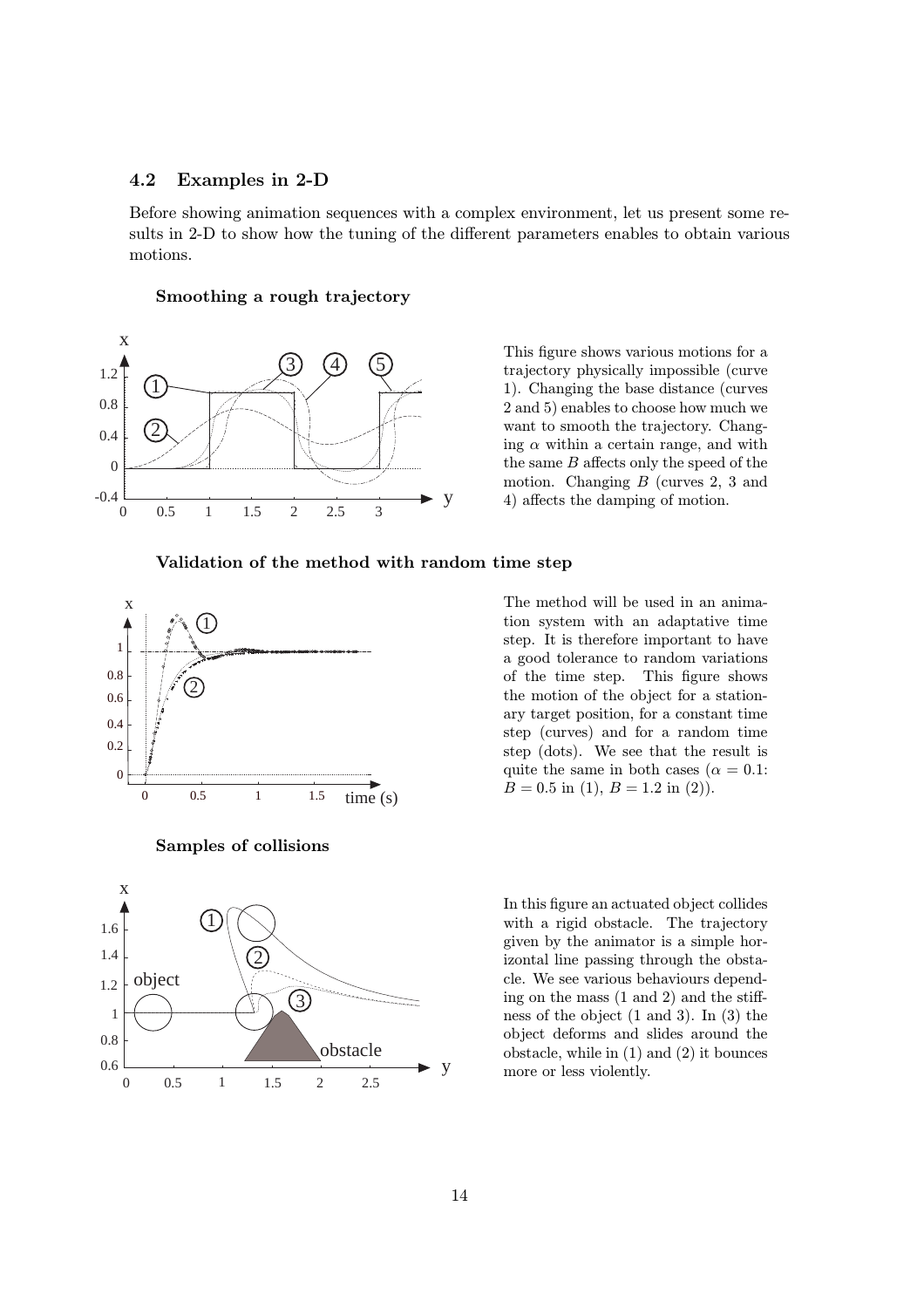#### 4.3 Simply Implicit

The animation "Simply Implicit" shows the results of our trajectory control method in the case of a simple object controlled in translation: an elastic ball subject to gravity and to interactions (that include elastic response and friction) with other solids. The animation was designed for the presentation of the implicit elastic material developed in [Gas93].

The script drawn by an animator (Figure 7) shows the ball bouncing into a nursery, and colliding with a set of flexible toys until it succeeds in knocking them off a shelf.



Figure 7: Script drawn by an animator

To obtain the final animation, the ball model is provided with a translation actuator. No trajectory control is applied to the other objects, composed of elastic implicit material, and animated by direct use of the simulation module. The animator defines a rough trajectory for the ball by giving some key positions. During this process, he does not have to consider at all the physical properties of the ball (mass, inertia tensor, stiffness coefficient), nor the numerous collisions and contacts that will take place during motion. The system automatically *corrects* the user trajectory during the simulation, according to all these parameters (see Figure 8). In particular, the rotation of the ball is entirely due to the action of friction forces during collision processing.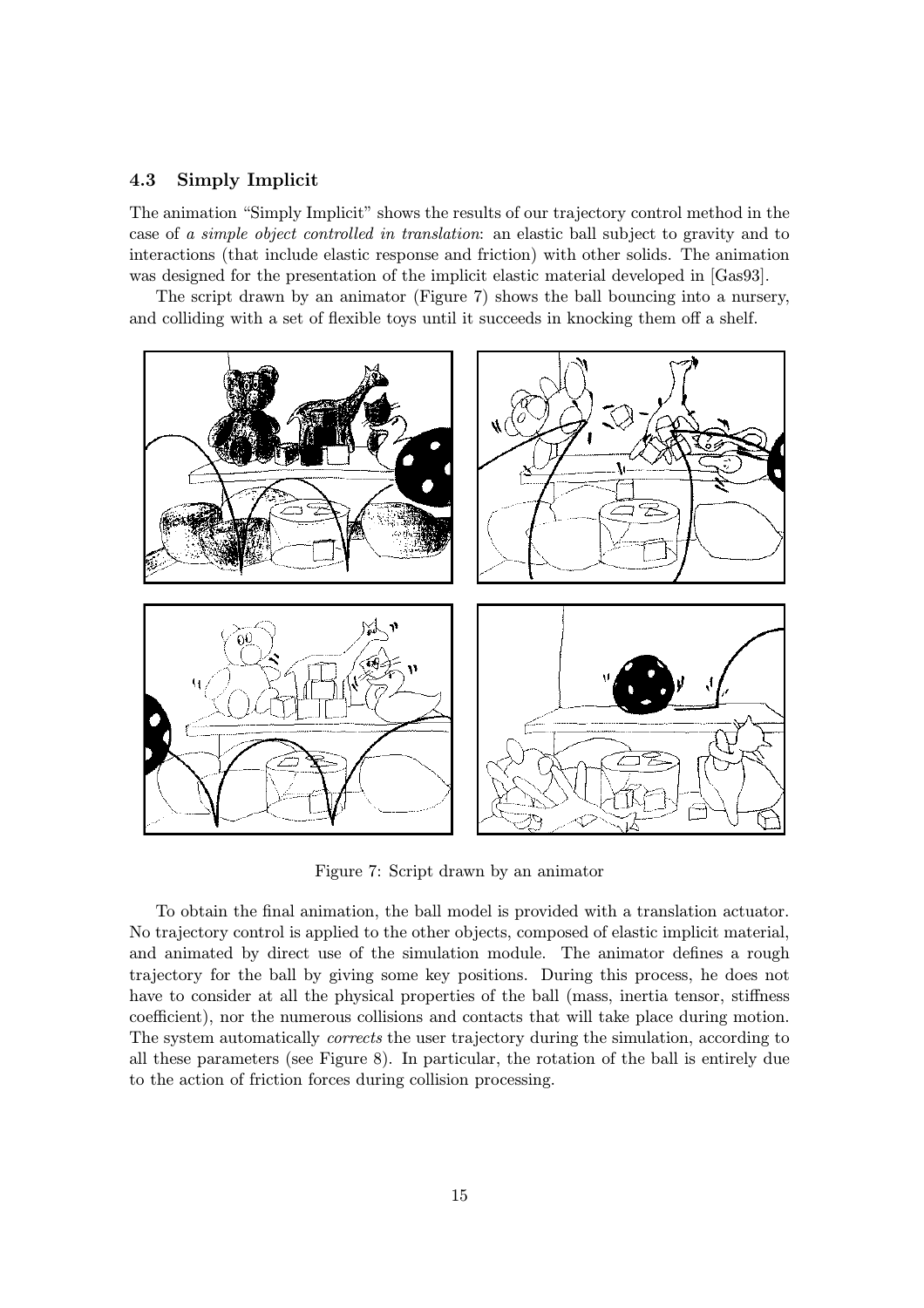

a: Trajectory of the ball in the complete environment.





b: Trajectories of the ball and its target. (1), (2) and (3) show corrections on the trajectory due to collisions.



c: The ball enters the scene... **d:** ...collides with the wall and the bear...





e: ...pushes the bear off the wall..  $\qquad \qquad$  f: ...and starts rolling on the shelf.

Figure 8: Simply Implicit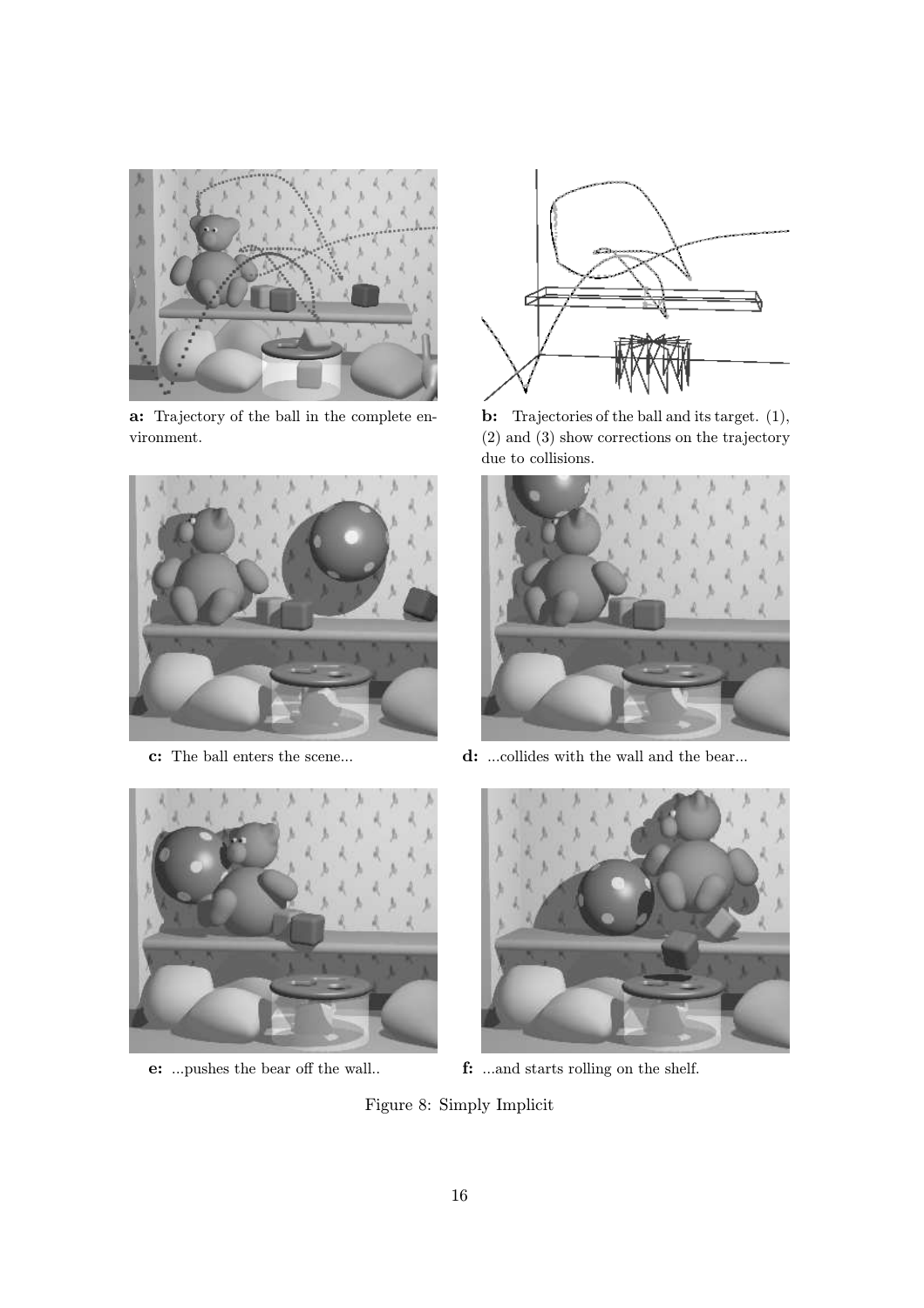#### 4.4 Bird Flight

Figure 9 shows experiments for the motion of an articulated object controlled with four actuators. The object (a bird) is composed of a rigid body and of two rigid wings, connected to the body by hinges with angle constraints. The body is provided with translation and rotation actuators, and the wings with rotation actuators only. Thanks to the "displacement-constraints" module maintaining joints constraints between the body and the wings, no translation actuator is needed for the wings. Up and down key-rotations are given for the wing orientations in order to simulate the bird flight.

The different experiments show how the bird trajectory is deflected by various collisions (The figure shows only the trajectory of the body in translation).



3.1 The bird alone: it is just slightly deviated because of inertia.





3.2 The bird and a light ball: only the ball is affected by the impact.



3.3 The ball and a very heavy ball: the bird is 3.4 The bird and a falling ball: both are devideviated while the ball remains still. ated.

Squares: positions of the bird and the ball at each time step Lines: interpolation spline between key positions

Figure 9: Bird flight variations according to different external actions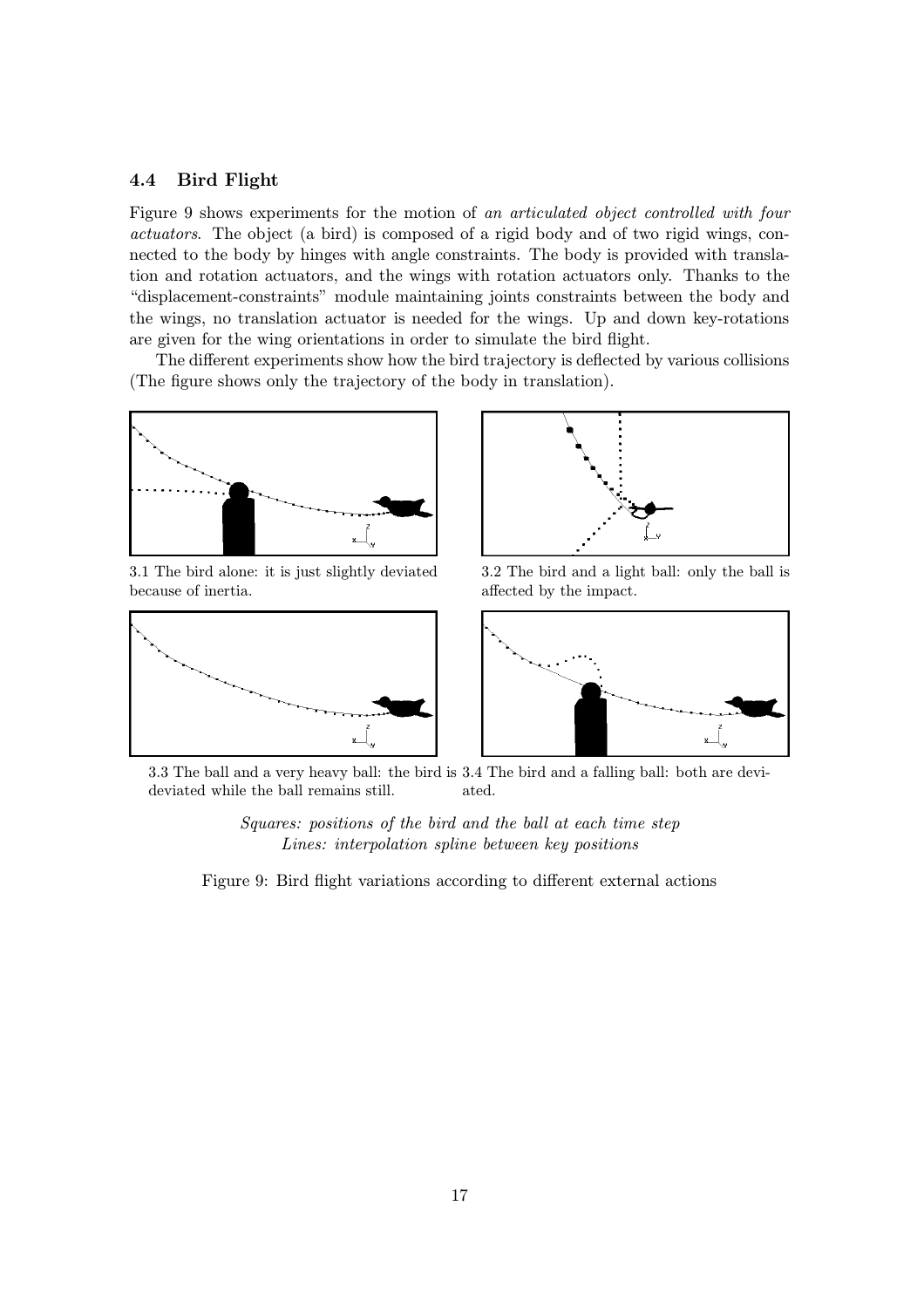### 4.5 Snake

Figure 10 shows a snake composed of nine deformable links connected by hinge constraints. A translation trajectory has been specified for an actuator in translation in the head of the snake, passing through a deformable cylinder. We see the body of the snake unfolding from its initial position and then colliding the cylinder, thus slowing down while dragging it.



Figure 10: A snake interacting with floor and a deformable cylinder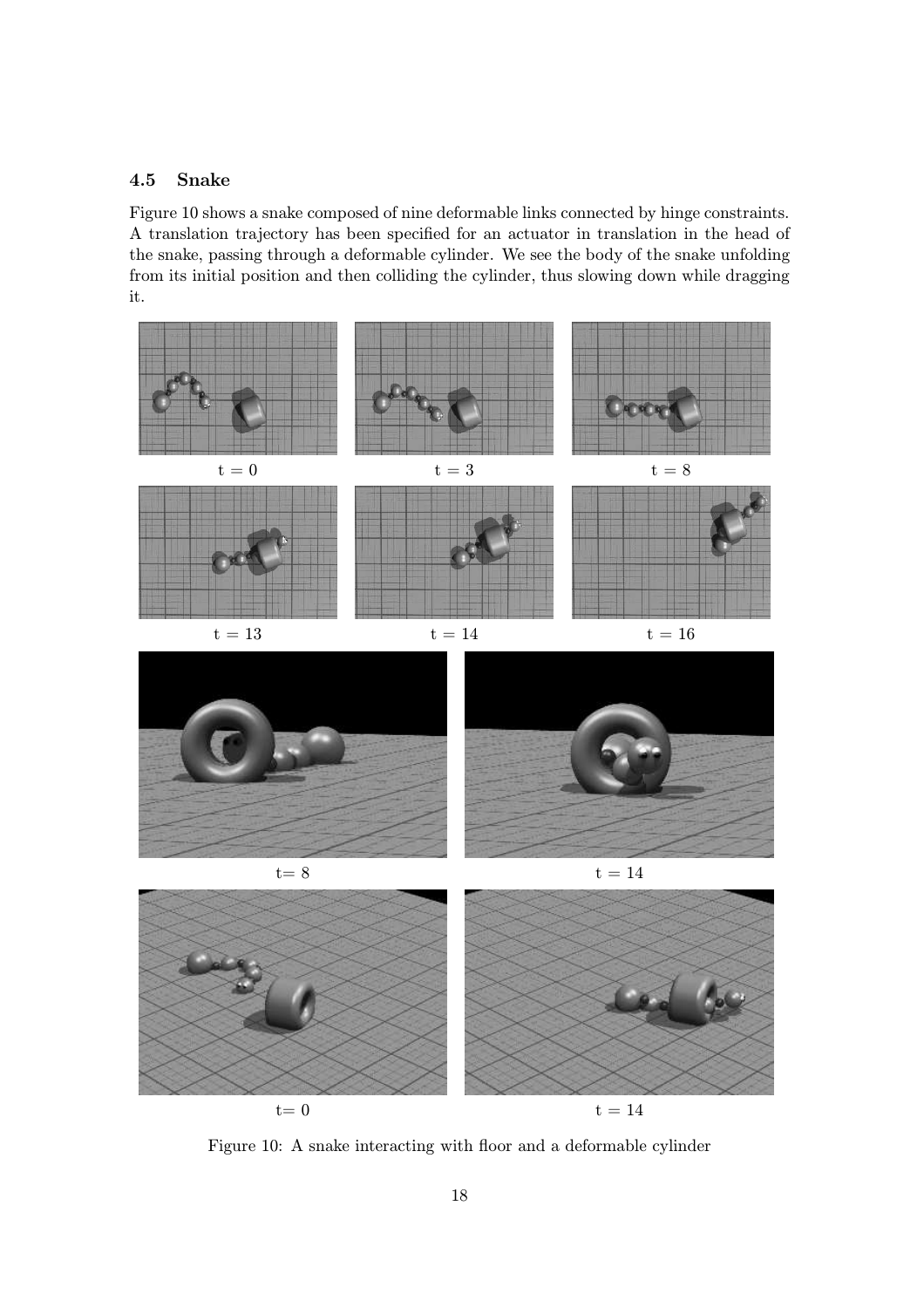# 5 Conclusion

The method developed here should greatly simplify the use of physically-based animation, offering important help for the design of realistic motions and deformations when precise scripts are specified. The aim here is not to compute some muscle action to perform a purely dynamic motion, but rather to increase the realism of a trajectory that may be totally unfeasible without external help. Our method enables objects to follow a predefined script which can be as far as true dynamics as the animator wants it to, while adding dynamic quality wherever possible.

A convenient interface is offered to the animator, who controls motion by defining key frames. During this process, there is no need to spend time for carefully tuning the trajectories in order to improve realism, nor for problems such as interpenetration avoidance, or deformations of colliding objects. During an interactive simulation over time, the system will automatically correct the trajectories according to the physical parameters and to the collisions and contacts detected during motion. Adequate deformations of colliding objects will be generated during the same process.

The method works by associating translation or rotation actuators (or both) to the objects to control. The control module used for computing the actuator action from the user-defined key-frames derives from a generalized version of PD controllers. Objects can take observed external actions into account while regulating their motion. Deflected by sudden collisions, objects tend to compensate for continuous external actions after a period for adaptation specified by the user. The control method still works in complex situations where objects are components of articulated structures. In addition, trajectory control can be applied to only some of the objects in the scene, pure dynamic simulation or any other algorithm being used for the others. This should help the animator to only focus on the important motions. An object may be controlled in translation but not in orientation (or the opposite), leaving the simulator to generate realistic rotations according to friction forces during collisions and contacts with other objects.

#### Work in progress

In the method presented here, the velocity of the objects is adjusted during the simulation according to parameters such as mass and inertia, strength of actuators, path complexity, and events such as collisions which can accelerate the motion or slow it down. This greatly improves the realism of motion. However, we are currently studying an extension enabling the user to specify, if needed, preferencial speeds at some of the key-positions. The system will enforce an object to slow down or accelerate during motion, according to the animator specification.

In the current version of the system, target trajectories are independently defined for each solid component, so there is no synchronization between the different actuators acting on an articulated body, nor between different body's motions. Work in progress includes attempts to use a finite-state graph layer to add synchronization constraints to the system. The method will be based on the first extension, since acceleration or deceleration commands are needed to synchronize different motions.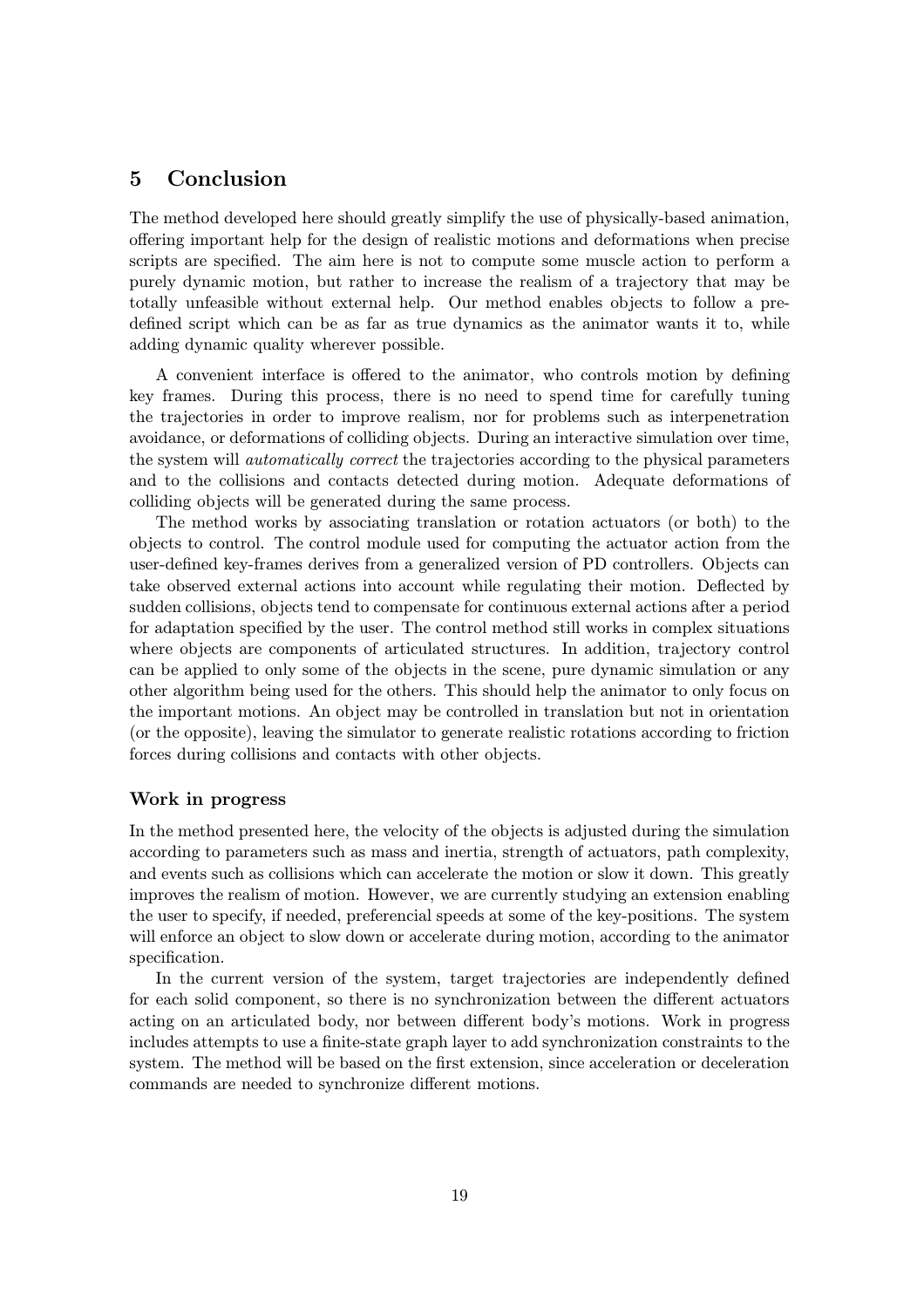## Acknowledgements

We would like to thank Morgane Furio, from the Ecole Nationale Supérieure des Arts Décoratifs (Paris, France) for the design and scenario of the animation "Simply Implicit". Many thanks to Kevin Novins and to George Drettakis for re-reading the paper.

# References

- [BB88] R. Barzel and A. Barr. A modeling system based on dynamic constraints. Computer Graphics, 22(4):179–188, August 1988.
- [BN88] L. Shapiro Brotman and A. N. Netravali. Motion interpolation by optimal control. Computer Graphics, 22(4):309–315, August 1988.
- [Coh92] M. Cohen. Interactive spacetime control for animation. Computer Graphics, 26(2):293– 302, July 1992.
- [DLC93] Y. Delnondedieu, A. Luciani, and C. Cadoz. Physical elementary component for modeling the sensori-motricity: the primary muscle. Fourth Eurographics Animation and Simulation Workshop, September 1993.
- [Duf86] T. Duff. Splines in animation and modeling. State of the Art in Image Synthesis (SIGGRAPH'86 course notes Number 15, Dallas, TX), 1986.
- [Dum90] G. Dumont. Animation de scènes tridimensionnelles : la mécanique des solides comme modèle de synthèse du mouvement. Thèse de Doctorat, Université de Rennes I, May 1990.
- [Gas93] M.P Gascuel. An implicit formulation for precise contact modeling between flexible solids. Computer Graphics, pages 313–320, August 1993. Proceedings of SIG-GRAPH'93.
- [GG94] M.P. Gascuel and J.D. Gascuel. Displacement constraints for interactive modeling and animation of articulated structures. The Visual Computer, 10(4):191–204, March 1994.
- [Han93] G. Hanotaux. Techniques de contrôle du mouvement pour l'animation. Thèse de doctorat, École Nationale Supérieure des Mines de Saint-Étienne, Université de Saint-Etienne, April 1993. ´
- [IC87] P.M. Isaacs and M.F. Cohen. Controlling dynamic simulation with kinematic constraints, behavior functions and inverse dynamics. Computer Graphics, 21(4):215–224, July 1987.
- [JLR93] S. Jimenez, A. Luciani, and O. Raoult. Physical simulation of land vehicles with obstacle avoidance and various terrain interactions. The Journal of Visualisation and Computer Animation, 4:79–94, 1993.
- [NM93] J.T Ngo and J. Marks. Spacetime constraints revisited. Computer Graphics, August 1993. Proceedings of SIGGRAPH'93.
- [Ove91a] C. Van Overveld. The generalized display processor as an approach to real-time interactive 3-D computer animation. The Journal of Visualization and Computer Animation, 2:16–25, 1991.
- [Ove91b] C. Van Overveld. An iterative approach to dynamic simulation of 3-D rigid-body motions for real-time interactive computer animation. The Visual Computer, 7:29–38, 1991.